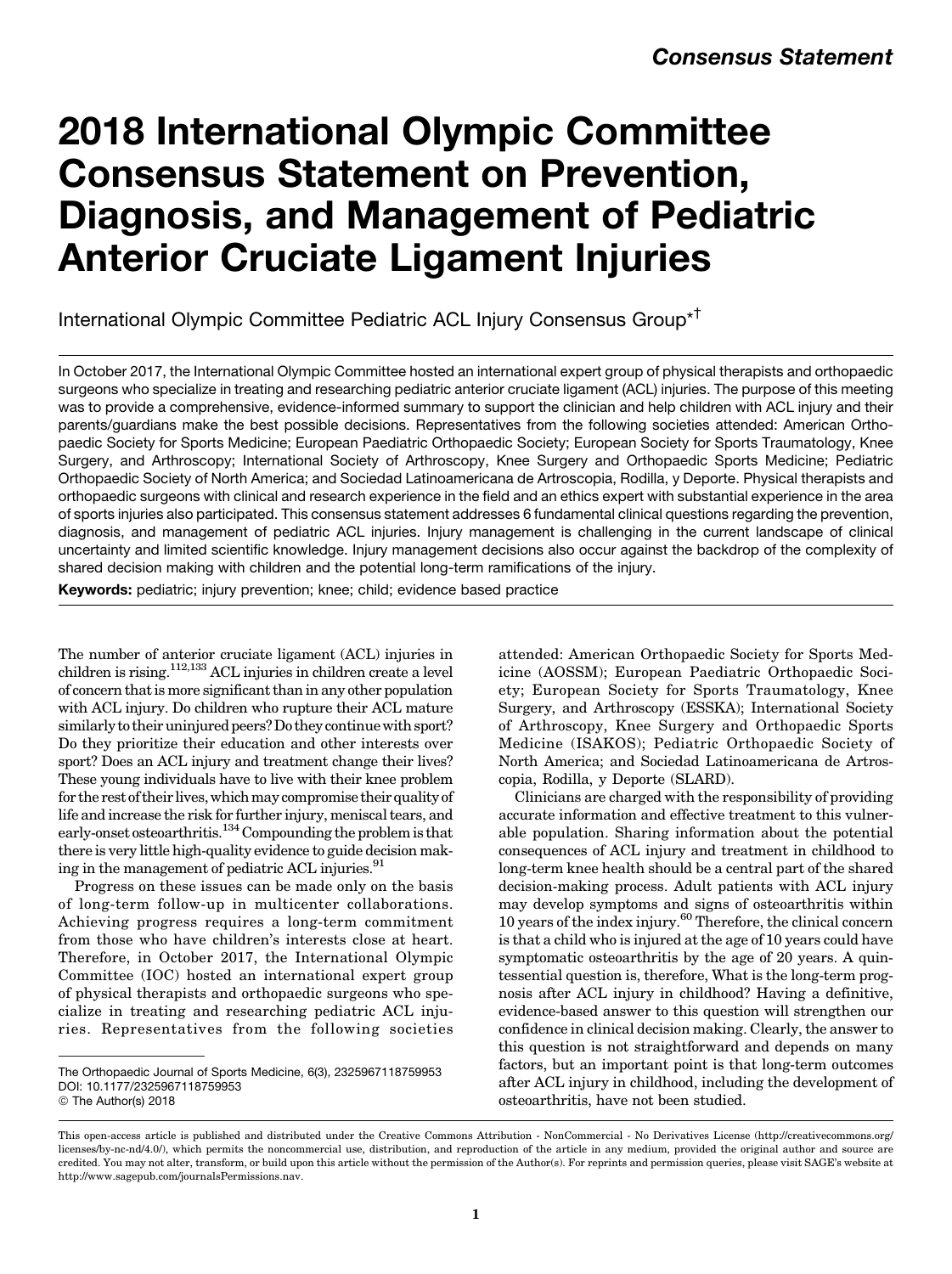| Section: Question                                                                 | Relevant Consensus<br><b>Statement Topics</b>  |
|-----------------------------------------------------------------------------------|------------------------------------------------|
| 1: How can the clinician prevent<br>ACL injuries in children?                     | Injury prevention                              |
| 2: How does the clinician diagnose<br>ACL injuries in children?                   | Diagnosis, clinical tests, and<br>imaging      |
| 3: What are the treatment options                                                 | High-quality rehabilitation                    |
| for the child with an ACL injury?                                                 | Surgical techniques                            |
|                                                                                   | The pediatric ACL graft                        |
| 4: What are the most important                                                    | Skeletal age assessment                        |
| considerations when making                                                        | The decision for ACL                           |
| treatment decisions?                                                              | reconstruction                                 |
|                                                                                   | Risks associated with ACL<br>reconstruction    |
|                                                                                   | Management of associated<br>injuries           |
| 5: How does the clinician measure<br>outcomes that are relevant to the            | Pediatric patient-reported<br>outcome measures |
| child with an ACL injury?                                                         |                                                |
| 6: What are the clinician's roles and Ethical considerations<br>responsibilities? |                                                |

TABLE 1 Fundamental Clinical Questions and Relevant Consensus Statement Topics<sup>a</sup>

a ACL, anterior cruciate ligament.

Injury management is challenging in the current landscape of clinical uncertainty and limited scientific knowledge. Injurymanagementdecisions also occur against the backdrop of the complexity of shared decision making with children and the potential long-term ramifications of the injury. This consensus statement addresses 6 fundamental clinical questions regarding the prevention, diagnosis, and management of pediatric ACL injuries (Table 1). By framing each topic around clinical questions, the aim of this consensus statement wastoprovidea comprehensive, evidence-informed summary to support the clinician and help children with ACL injury and their parents/guardians make the best possible decisions.

# CONSENSUS METHODS

A modified Delphi consensus process<sup>32,37,127</sup> was used to identify the topics to be addressed in this consensus statement. Experts were contacted by email in June 2016 and invited to respond to an electronic survey. A mix of open and closed questions was used to gather expert opinion regarding the key issues in the field. These responses were summarized and formed the basis of 18 statements regarding injury prevention, diagnosis, prognosis, surgical techniques, treatment decision making, management, and outcome measurement (see Appendix Table A1).

A 2-round consensus process was conducted, involving 19 content experts. Respondents rated the importance of the 18 predefined statements on an 11-point scale ranging from "not important at all" to "of utmost importance." Consensus was defined as a mean ranking of at least 8 points for each statement. After the first voting round, statements reaching consensus were removed so that only statements that failed to reach consensus went through to the second voting round. The statements that finally reached consensus formed the topics that were discussed at the consensus meeting.

The IOC convened a consensus meeting of 21 experts in Lausanne, Switzerland, in October 2017. The experts were identified by the IOC through the AOSSM, ESSKA, ISA-KOS, and SLARD member societies and from physical therapists and orthopaedic surgeons with clinical and research experience in the field. An ethics expert with substantial experience in the area of sports injuries also participated.

## SECTION 1: INJURY PREVENTION

This section addresses the fundamental clinical question, How can the clinician prevent ACL injuries in children? Prevention of ACL injury is important because of the potential for serious long-term consequences in those who sustain the injury and because of the increased risk of reinjury to either knee.<sup>100</sup> Therefore, it is paramount that the principles of injury prevention be incorporated in the treatment of the child with an ACL injury.

Substantial advances have been made in the development and application of ACL injury prevention programs across numerous pivoting sports. There is compelling evidence that ACL injury prevention programs work in skeletally mature patients: they reduce the number of athletes who sustain a primary ACL injury and lower the number of new ACL injuries among athletes who return to sport after primary ACL injury.86,95,115,117,120,130

The athlete's biomechanical movement patterns are a key modifiable risk factor for injury. Injury prevention programs

<sup>\*</sup>Address correspondence to Clare L. Ardern, PT, PhD, Division of Physiotherapy, Linköping University, Linköping, Sweden (ORCID ID: 0000-0001-8102-3631) (email: [clare.ardern@liu.se\)](mailto:clare.ardern@liu.se). †

<sup>&</sup>lt;sup>†</sup>All authors are listed in the Authors section at the end of this article.

This article has been co-published in the British Journal of Sports Medicine, Journal of ISAKOS, and Knee Surgery, Sports Traumatology, Arthroscopy. Minor differences exist between this version and the others to be consistent with OJSM editorial style.

One or more of the authors has declared the following potential conflicts of interest or source of funding: M.C. is a paid consultant for Arthrex. M.S.K. is a paid consultant for Best Doctors, OrthoPediatrics, Össur, and Smith & Nephew; receives royalties, financial, or material support from OrthoPediatrics, Össur, Saunders/Mosby-Elsevier, and Wolters Kluwer Health–Lippincott Williams & Wilkins; and is a paid member of the Steadman Philippon Research Institute Scientific Advisory Committee. R.F.L. receives royalties from Össur, Arthrex, and Smith & Nephew. B.R. receives royalties from Elsevier, salary from The American Journal of Sports Medicine and The Orthopaedic Journal of Sports Medicine, holds stock/stock options in Merck and Johnson & Johnson, and is editor in chief of The Orthopaedic Journal of Sports Medicine. R. Seil is an unpaid board member and president of the European Society of Sports Traumatology Knee Surgery and Arthroscopy (ESSKA). T.S. is the scientific manager in the Medical and Scientific Department of the International Olympic Committee. L.E. is the head of scientific activities in the Medical and Scientific Department of the International Olympic Committee, has received speaking fees from Smith & Nephew, receives research funding from Biomet and Smith & Nephew, has received employment funds from Arthrex and Smith & Nephew, and receives royalties or consulting fees from Arthrex.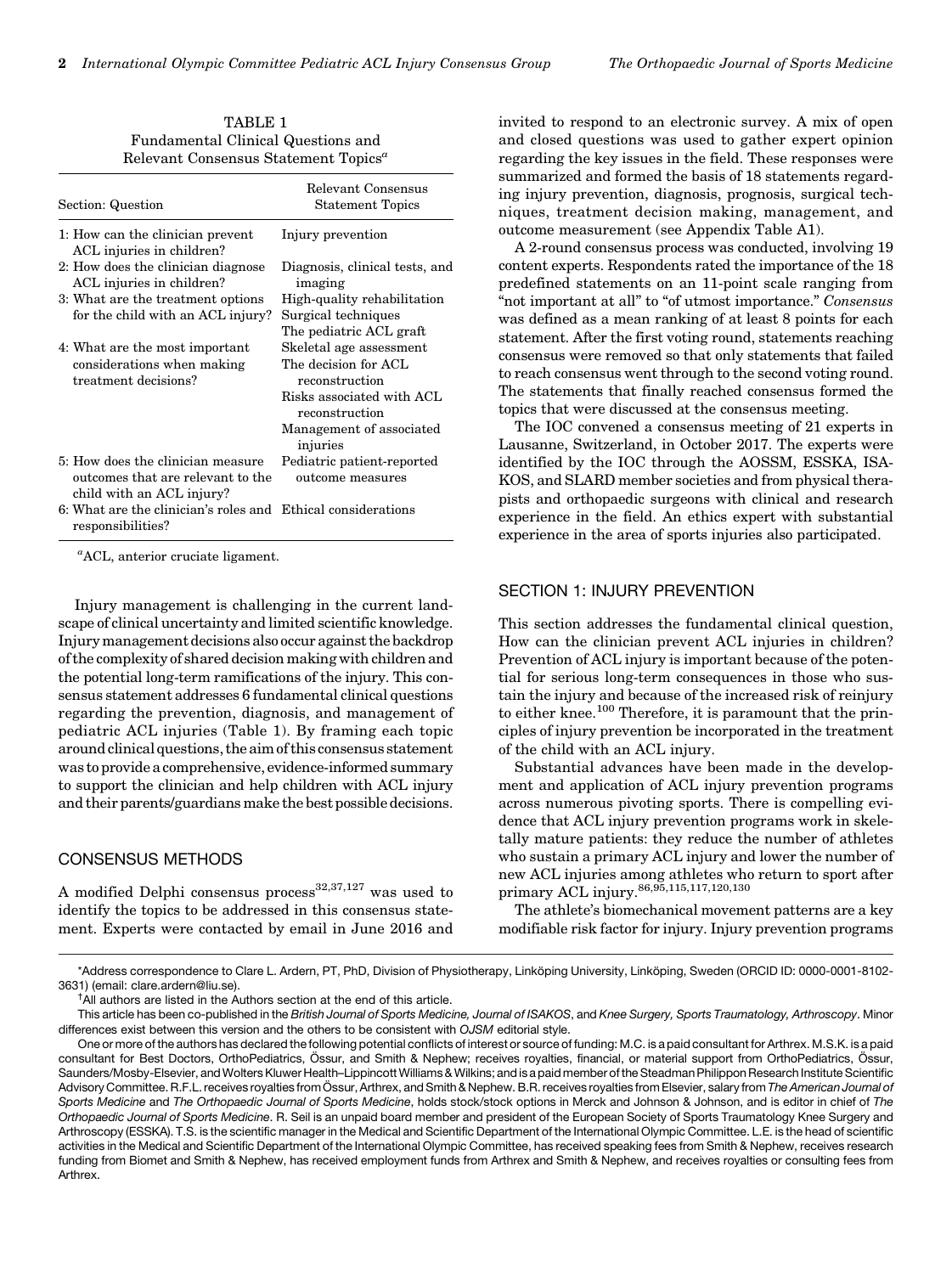

Figure 1. Injury prevention exercises incorporated into team training.

target movement patterns by incorporating strength, plyometrics, and sports-specific agility training.<sup>36,80</sup> Coach and athlete education on cutting/landing techniques (eg, wide foot position when cutting, flexed knee when landing) that avoid high-risk knee positions is also fundamental. Injury prevention programs are straightforward to implement because they require little to no equipment and are performed as part of regular team training or physical education 2 to 3 times per week (Figure 1).

## $FIFA 11+ for Kids$

Injury prevention programs should also be implemented early in the athlete's developmental process. This will give the athlete the best opportunity to develop strong and favorable movement strategies. One well-established injury prevention program,  $12\bar{6}$  the Fédération Internationale de Football Association (FIFA)  $11+$ , was recently modified to suit the pediatric population: FIFA  $11+$  for Kids (eg, adding falling techniques, making partner-based exercises more play oriented). Completing the program can reduce football-related lower extremity injuries by over half. $107$ Children who complete the program also have improved motor control, balance tests, and agility as compared with those who do not complete the program.<sup>106</sup>

# Factors That Might Affect Injury Prevention Effectiveness

Well-designed injury prevention programs have the lowest injury rates and injury time  $loss$ ,<sup>12,126</sup> but the effect of a well-designed injury prevention program is strongly influenced by how frequently athletes perform the training.<sup>52,118,119</sup> Therefore, consistent implementation, utilization, and adherence across all levels of competitive play are one of the biggest challenges facing the clinician. Those involved in youth sports and clinicians who treat pediatric athletes with ACL injury have a responsibility to actively advocate for injury prevention in a primary setting and for children who return to sport after an injury.

# SECTION 2: DIAGNOSIS, CLINICAL TESTS, AND IMAGING

This section addresses the fundamental clinical question, How does the clinician diagnose ACL injuries in children? High-quality injury prevention programs are the first-line defense against the potential negative short- and long-term consequences of ACL injury. However, if injury prevention efforts fail, timely and accurate diagnosis is important, since diagnosis is the starting point for effective management planning and shared decision making. The clinician combines information from the patient's history, examination, clinical tests, and imaging to build the clinical picture that will inform diagnosis and treatment. Typically, a thorough history and clinical examination will enable the clinician to make an accurate diagnosis.

- Clinical Pearl 1: Hemarthrosis (acute swelling in the knee within 24 hours after a trauma, attributed to intraarticular bleeding) following acute knee injury is an important clue suggesting structural knee injury.
- Clinical Pearl 2: Diagnosis can be more challenging in children than adults because children may be poor historians and have greater physiologic joint laxity (be sure to examine both knees) and because magnetic resonance imaging (MRI) interpretation is more difficult given developmental variants in children.<sup>62,124</sup>
- Clinical Pearl 3: Because of the immature skeleton, children may sustain different knee injuries than adults (eg, sleeve fracture of the patella, epiphysiolysis).

Consider starting the assessment by ordering plain knee radiographs for all pediatric patients with a hemarthrosis or suspected acute knee injury. The reason is that tibial eminence fractures and an ACL tear can present with similar histories and physical examination findings. It is also important to rule out other pediatric fractures (eg, epiphyseal fracture, sleeve fracture of the patella). Perform an MRI to confirm the diagnosis of ACL injury and evaluate other soft tissue structures.<sup>65</sup> In children with an ACL injury, MRI may yield additional information to identify meniscal tears, other ligament injury, or osteochondral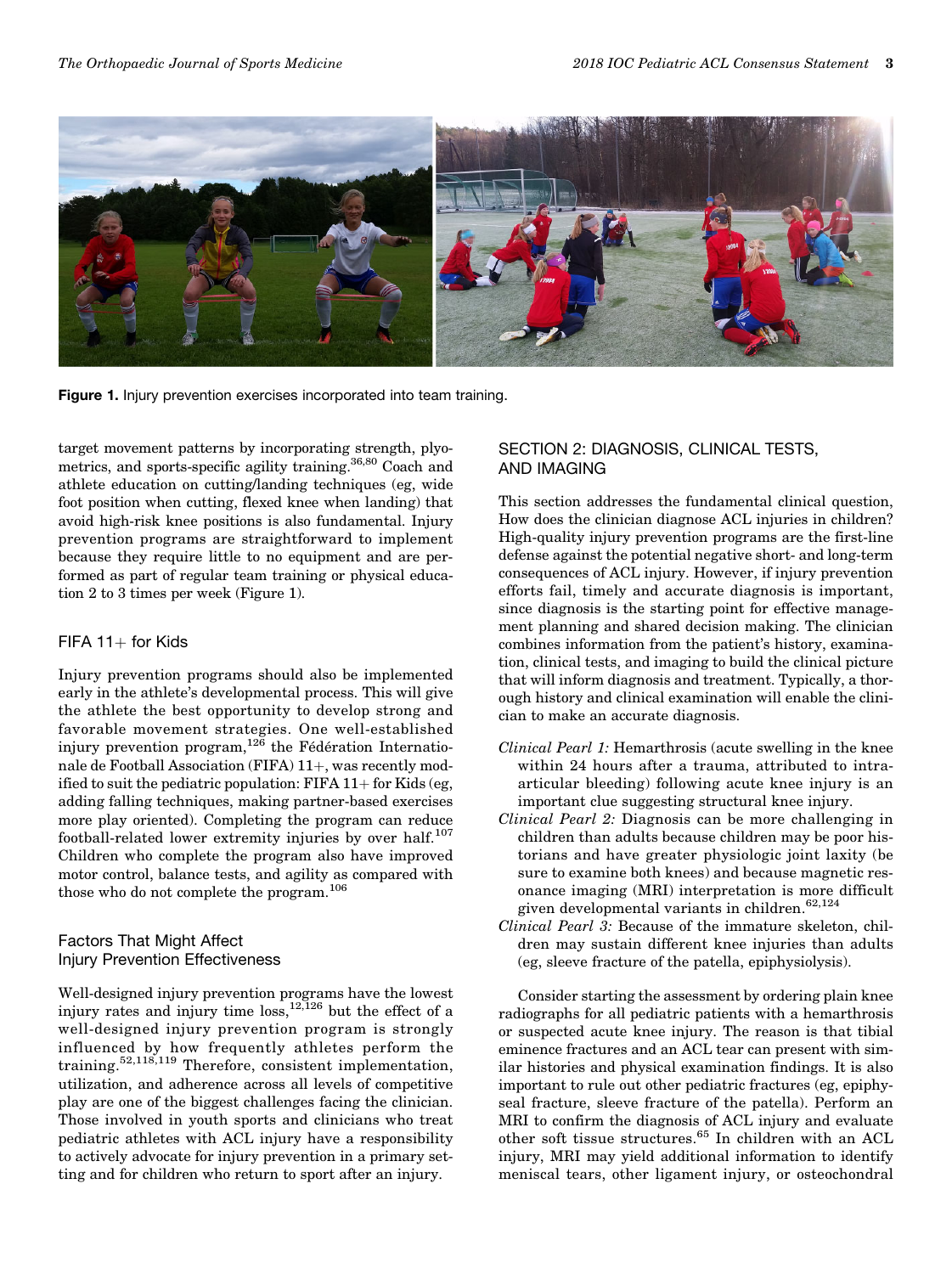|                                                                                                    |  |  | TARLE 2 |  |  |  |  |  |
|----------------------------------------------------------------------------------------------------|--|--|---------|--|--|--|--|--|
| Diagnostic Accuracy of Clinical Examination and MRI in Intra-articular Knee Disorders <sup>a</sup> |  |  |         |  |  |  |  |  |
|                                                                                                    |  |  |         |  |  |  |  |  |

|                       |          | Sensitivity, % |           | Specificity, $%$ |      | Positive Predictive Value, % |          | Negative Predictive Value, % |          |      |
|-----------------------|----------|----------------|-----------|------------------|------|------------------------------|----------|------------------------------|----------|------|
| Diagnosis             | Clinical | MRI            | $P$ Value | Clinical         | MRI  | <i>P</i> Value               | Clinical | MRI                          | Clinical | MRI  |
| ACL tear              | 81.3     | 75.0           | .55       | 90.6             | 94.1 | .39                          | 49.0     | 58.6                         | 97.8     | 97.1 |
| Medial meniscus tear  | 62.1     | 79.3           | .15       | 80.7             | 92.0 | .03 <sup>b</sup>             | 14.5     | 34.3                         | 97.6     | 98.8 |
| Lateral meniscus tear | 50.0     | 66.7           | .24       | 89.2             | 82.8 | .21                          | 34.0     | 30.1                         | 94.1     | 95.7 |

<sup>a</sup>Adapted from Kocher et al.<sup>65</sup> Clinical examination included patient history, physical examination, and radiographs performed by a pediatric orthopaedic sports medicine specialist or a postresidency pediatric sports medicine fellow. ACL, anterior cruciate ligament; MRI, magnetic resonance imaging.

 ${}^{\bar{b}}P<.05.$ 

injury. In children with a locked knee, acute MRI is warranted to assess the presence of a displaced bucket-handle meniscal tear or an osteochondral injury that may need prompt surgical treatment.

## Measurement Properties for Clinical Examination and MRI

No single question, test, or image can accurately identify an ACL injury every time. The measurement tools available to the clinician are not perfect, but they do yield valuable information in the clinical context. Knowledge of the measurement properties of clinical tools helps the clinician balance the information gained from these tools. The negative predictive values of clinical examination and MRI for ACL tear and meniscal pathology are greater than the positive predictive values (Table 2). This means that if clinical examination or MRI is negative for injury, the chance of the patient's having an injury is low. However, if the tests are positive, it does not mean that the clinician can always reliably rule the diagnosis in.

## SECTION 3: TREATMENT OF ACL INJURIES IN CHILDREN

This section addresses the fundamental clinical question, What are the treatment options for the child with ACL injury? Once the clinician is certain of the injury diagnosis, he or she first needs to know the available treatment options and discuss these options with the child and the child's parents/guardians so that a shared decision can be made about how best to manage the knee injury.

The goals of treatment for the child with ACL injury are as follows:

- $\bullet$  To restore a stable, well-functioning knee that enables a healthy active lifestyle across the life span
- $\bullet$  To reduce the impact of existing, or the risk of further, meniscal or chondral pathology, degenerative joint changes, and need for future surgical intervention
- $\bullet$  To minimize the risk of growth arrest and femur and tibia deformity

Two treatment options can help the child with an ACL injury (with or without associated knee injuries) achieve these goals: high-quality rehabilitation alone (nonsurgical treatment) and ACL reconstruction plus high-quality rehabilitation. This section describes the key components of highquality rehabilitation for the child with an ACL injury and the options for the ACL reconstruction surgical technique. Section 4 outlines potential treatment decision modifiers.

## High-Quality Rehabilitation

High-quality rehabilitation is a critical component in the management of ACL injury, and the principles of rehabilitation are the same, irrespective of whether the child has had an ACL reconstruction or has elected for nonsurgical treatment. Guidance for pediatric rehabilitation is extrapolated from clinical experience and research in adults, although it is uncertain whether adult principles apply to children.<sup>138</sup> Pediatric rehabilitation must be performed in close collaboration with the child's parents/guardians. Exercises and functional goals must be modified and not simply copied from the adult-oriented rehabilitation protocols that may be more familiar to many clinicians. The reason is that children are not small adults—they cannot be expected to perform unsupervised training independently, with perfect technique. Qualified rehabilitation clinicians must supervise rehabilitation for the child with an ACL injury.

#### Rehabilitation Focus

Dynamic, multijoint neuromuscular control is the primary focus of ACL rehabilitation in children. For the youngest patients (with markedly open physes, age <12 years), there is less emphasis on the development of muscular strength and hypertrophy. During maturation and throughout the onset of puberty, rehabilitation strategies that more closely resemble those used with adult patients are appropriate given the increase in androgenic hormones.<sup>15</sup> These strategies must include heavier and externally loaded strength training.

Rehabilitation must be thorough and individualized to the child's physiologic and psychological maturity to achieve successful outcomes: emphasize exercises that facilitate dynamic lower limb alignment and biomechanically sound movement patterns. Although this has been successfully implemented in the rehabilitation programs of adolescents and adults, it has not yet been documented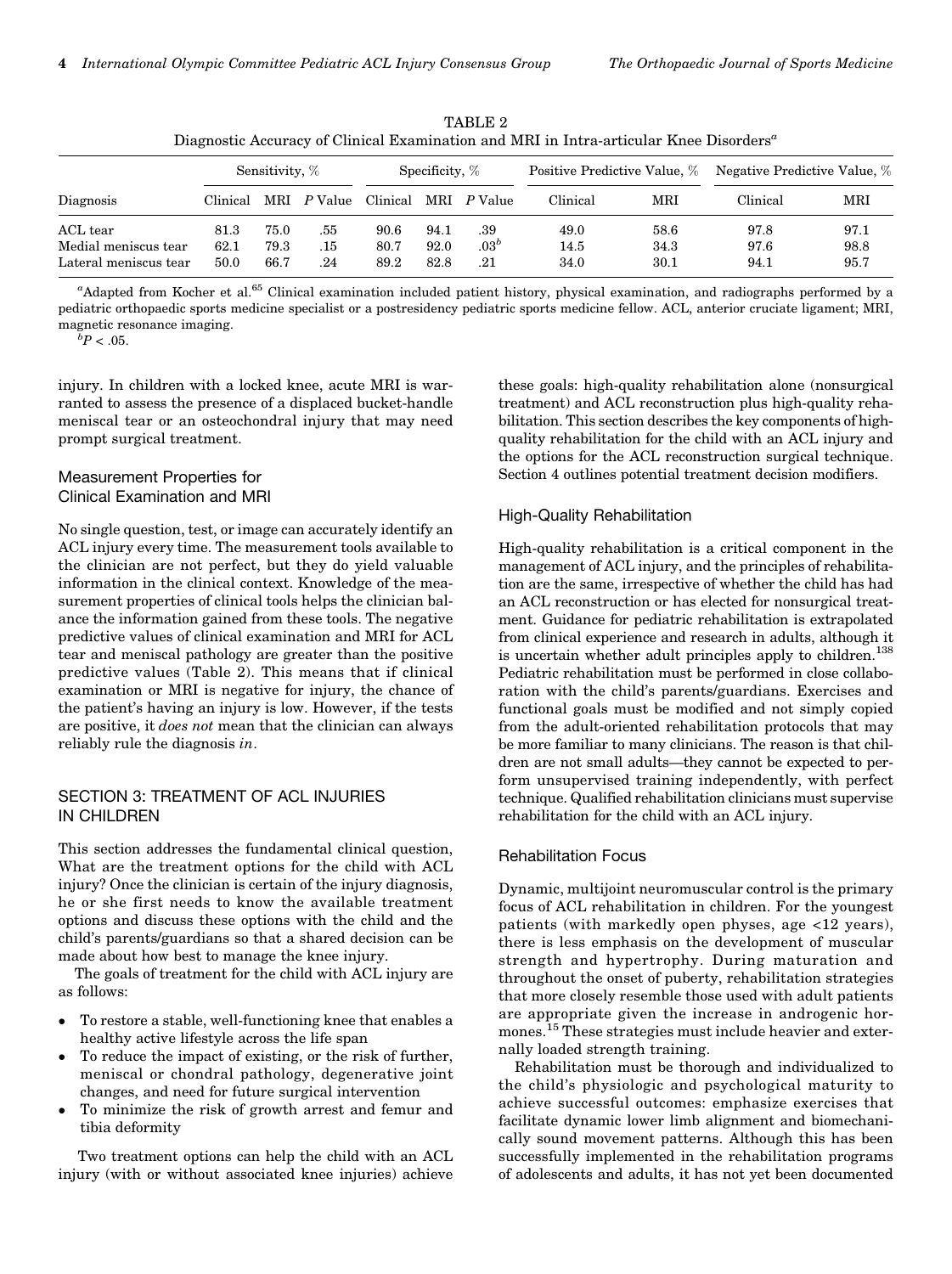| TABLE : | З |
|---------|---|
|---------|---|

Recommended Functional Tests and Return-to-Sport Criteria for the Child and Adolescent With ACL Injury<sup>a</sup>

| For patients who choose ACL reconstruction                                                                    |                                                                                                                                                                                                                                                                                                                                                                                                                                                                                      |  |  |  |
|---------------------------------------------------------------------------------------------------------------|--------------------------------------------------------------------------------------------------------------------------------------------------------------------------------------------------------------------------------------------------------------------------------------------------------------------------------------------------------------------------------------------------------------------------------------------------------------------------------------|--|--|--|
| Prehabilitation                                                                                               | Full active extension and at least 120° of active knee flexion<br>Little to no effusion<br>Ability to hold terminal knee extension during single-leg standing (Figure 2)<br>For adolescents: 90% limb symmetry on muscle strength tests                                                                                                                                                                                                                                              |  |  |  |
|                                                                                                               | For patients who choose ACL reconstruction OR nonsurgical treatment                                                                                                                                                                                                                                                                                                                                                                                                                  |  |  |  |
| Phase 1 to phase 2                                                                                            | Full active knee extension and $120^{\circ}$ of active knee flexion<br>Little to no effusion<br>Ability to hold terminal knee extension during single-leg standing<br>٠                                                                                                                                                                                                                                                                                                              |  |  |  |
| Phase 2 to phase 3                                                                                            | Full knee range of motion<br>80% limb symmetry on single-leg hop tests with adequate landing strategies<br>Ability to jog for 10 min with good form and no subsequent effusion<br>For adolescents: 80% limb symmetry on muscle strength tests                                                                                                                                                                                                                                        |  |  |  |
| Phase 3 to phase 4: sport<br>participation (return-to-sport •<br>criteria) and continued<br>injury prevention | Single-leg hop tests $>90\%$ of the contralateral limb (with adequate strategy and movement quality)<br>$\bullet$<br>Gradual increase in sport-specific training without pain and effusion<br>Confidence in knee function<br>Knowledge of high-injury risk knee positioning and ability to maintain low-risk knee positioning in<br>$\bullet$<br>advanced sport-specific actions<br>Mentally ready to return to sport<br>For adolescents: 90% limb symmetry on muscle strength tests |  |  |  |

a Muscle strength testing should be performed with isokinetic dynamometry or handheld dynamometry/1-repetition maximum. The type of test and experience of the tester are highly likely to influence the results. If using handheld dynamometry/1-repetition maximum, consider increasing the limb symmetry criterion cutoff by 10% (ie, 90% limb symmetry becomes 100% limb symmetry). Clinicians who do not have access to appropriate strength assessment equipment should consider referring the patient elsewhere for strength evaluation. ACL, anterior cruciate ligament.

as extensively in children. The exercises are gradually progressed through phases 2 and 3 of the pediatric ACL rehabilitation protocol (Table 3 and Appendix Table A2) as part of sport-specific rehabilitation. Appendix Table A2 provides examples of exercises to consider in each rehabilitation phase. Reinjury anxiety and the patient's confidence in his or her injured knee affect outcomes after ACL rehabilitation among adults.<sup>8,9</sup> These psychological factors are also likely to be important in the pediatric population but currently are insufficiently studied.

Following surgical treatment, the graft type used for ACL reconstruction and associated injury or surgery to other ligaments, menisci, or articular cartilage necessitates specific adjustments to the rehabilitation program. Rehabilitation programs should be designed to allow the child to participate in his or her team practice sessions to maintain the social benefits of staying within the team. Parents or guardians should be active participants in the daily rehabilitation.<sup>101</sup> This may include assisting the child in technical and functional exercises during team practice (eg, short passes in soccer).

#### Rehabilitation Phases

Rehabilitation for the child with an ACL injury is organized into 4 phases, with an additional prehabilitation phase for those who choose ACL reconstruction (Table 3 and Appendix Table A2). Specific clinical and functional milestones should be met before progressing from one phase to the next.<sup>128</sup> Throughout the first 2 phases, the child should be guarded from cutting and pivoting activities during sport, free play, and physical education classes in school.

#### Rehabilitation Progression

The framework for progression through functional milestones is similar for ACL reconstruction and nonsurgical treatment. However, there are different expectations for progression and time to return to full participation in sport. For all patients, rehabilitation progression must be guided by clinical and functional milestones, and return to full participation<sup>7</sup> is dependent on successfully achieving the returnto-sport criteria (Table 3). Nonsurgical treatment should last for at least 3 to 6 months.<sup>49</sup> Postoperative rehabilitation should last for a minimum of 9 months before return to full participation in preferred physical activities.<sup>50</sup>

Data from international registries suggest that young athletes are at high risk for a second ACL injury following an ACL reconstruction,  $76$  and the risk is greatest in the first 12 months postoperatively.<sup>28,50</sup> Therefore, consider advising the child athlete not to return to pivoting sports until at least 12 months following ACL reconstruction. Rehabilitation is also an excellent opportunity to train the uninjured leg, which might be important considering the risk of contralateral injury.<sup>28</sup> Once the child returns to sport, a comprehensive injury prevention program emphasizing biomechanical alignment and landing/cutting technique should be integrated with usual training.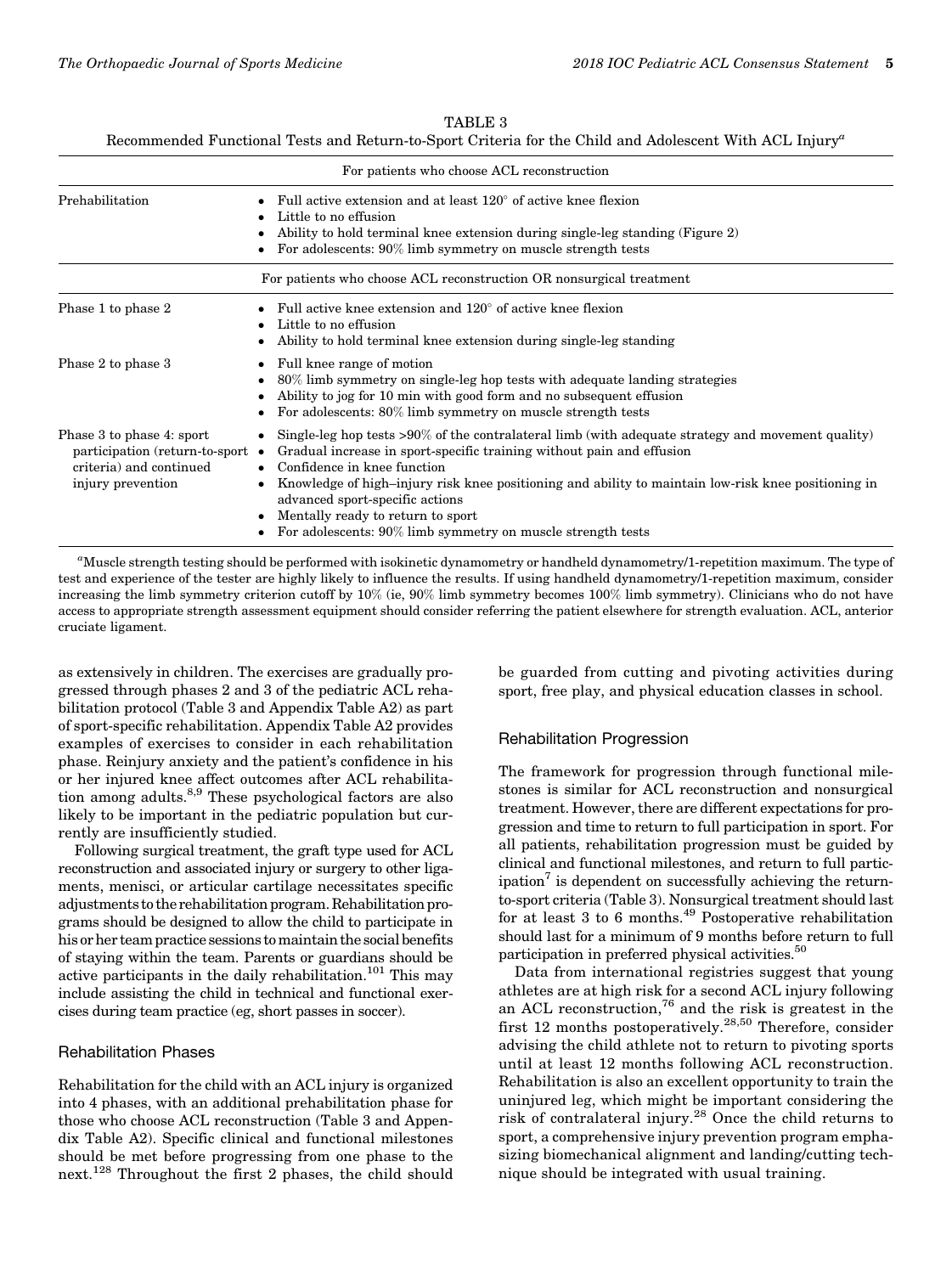

Figure 2. Child demonstrating how to hold terminal knee extension during single-limb stance. This is an important marker of quadriceps control in anterior cruciate ligament rehabilitation and prehabilitation.

# Considerations When Designing Rehabilitation Programs for the Prepubescent Child

Children who are close to skeletal maturity may follow rehabilitation<sup>128</sup> and return-to-sports guidelines<sup>50,77</sup> intended for adults. There are 5 important considerations for the prepubescent child:

- 1. Consider a home-based program with emphasis on playful exercises and variation (Figure 3) to discourage boredom.
- 2. Single-leg hop tests and isokinetic strength tests have larger measurement errors in the prepubescent population, so use these tests with caution.<sup>5</sup>



Figure 3. One example of an exercise that could be incorporated into a home-based anterior cruciate ligament rehabilitation program.

- 3. Focus on evaluating the quality of movements during single-leg hop testing instead of the leg symmetry index measures.
- 4. Tests and criteria to assess movement quality are yet to be validated, so the responsible clinician needs to have skills and experience in this area.
- 5. Return-to-sport criteria were designed and scientifically tested in the skeletally mature patient and are recommended for the child who is close to maturity.50,125 The validity of these criteria in the prepubescent child is unknown.

# Bracing

Many clinicians involved in nonsurgical treatment of skeletally immature children recommend that the child wears a protective brace during strenuous physical activities.<sup>93</sup> The child who has had surgical treatment typically wears a brace during the prehabilitation phase until ACL reconstruction is performed. Following surgery, it is recommended that the child wear a protective knee brace through the successful completion of the functional milestones in rehabilitation phase 1 (usually 2 to 6 weeks postoperatively, depending on concomitant surgical procedures). However, the effectiveness of bracing following ACL injuries or reconstruction in pediatric patients is unknown. Other considerations related to the use of a brace might be to prevent knee hyperextension or knee valgus/varus, to enhance the child's awareness of his or her injury, and as a protective signal to others whom the child might encounter (eg, at school).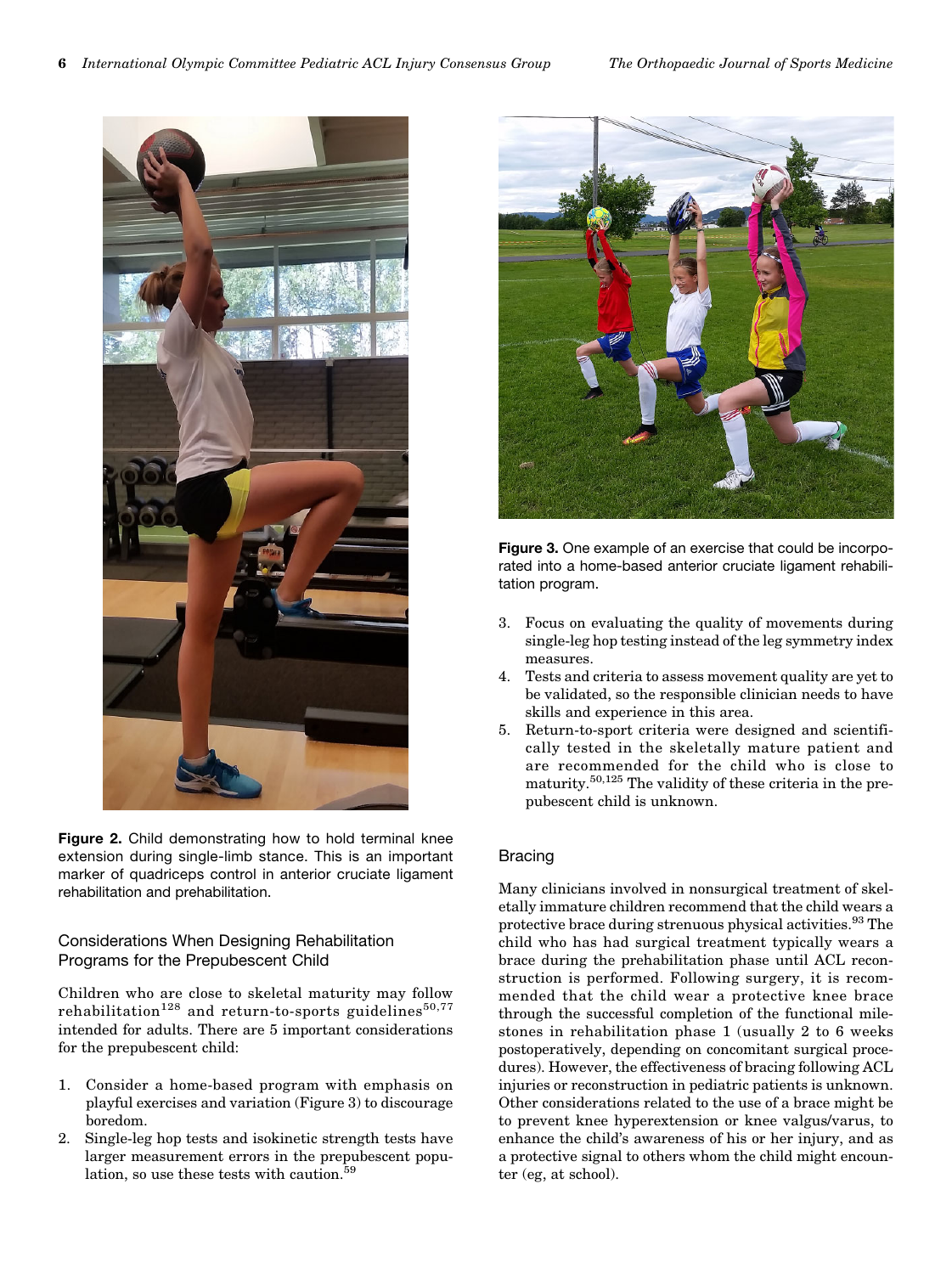

Figure 4. Transphyseal anterior cruciate ligament reconstruction: (A) anterior and (B) lateral views.

### Surgical Techniques

The general principles of ACL reconstruction in adults apply to the pediatric patient: use a well-positioned (soft tissue) autograft of adequate size, with adequate fixation to allow functional rehabilitation. Physeal damage should be minimized to avoid growth disturbance. Bone plugs and fixation devices should not cross the physis.41,68,111

## Key Indications for ACL Reconstruction

There are 3 indications for pediatric ACL reconstruction:

- 1. The child has repairable associated injuries that require surgery (eg, bucket-handle meniscus tear, repairable meniscal lesion, or osteochondral defect).
- 2. The child has recurrent symptomatic knee giving way after completing high-quality rehabilitation.
- 3. The child experiences unacceptable participation restrictions (ie, an unacceptable modification of activity level to avoid knee giving way).

#### ACL Reconstruction Techniques

There are 3 possible techniques for pediatric ACL reconstruction.

Transphyseal ACL Reconstruction. The transphyseal technique in the child is similar to the technique that the surgeon would use for ACL reconstruction in adults. Single-bundle transphyseal ACL reconstruction with a quadrupled hamstring graft is the most common (Figure 4).<sup>21,25,38,55,71,114</sup> Therefore, because the surgeon is more likely to be familiar with the key elements of the procedure, it may reduce the risk of intraoperative complications. Ensure that the diameter of the bone tunnels is as small as possible (<9 mm) to accommodate an appropriately sized graft.<sup>58</sup> Similarly, to minimize physeal damage, orient the tibial tunnel as vertically and centrally as possible while maintaining the anatomic position of the graft. On the femoral side, the surgeon should take care



Figure 5. Physeal-sparing anterior cruciate ligament reconstruction with an over-the-top technique and iliotibial band: (A) anterior and (B) lateral views.



Figure 6. Physeal-sparing anterior cruciate ligament reconstruction with an all-epiphyseal technique: (A) anterior and (B) lateral views.

to avoid the perichondral ring. Drilling via the anteromedial portal can result in a tunnel that has an elliptical trajectory through the physis. Consider a slightly more vertical orientation than what might be used for an ACL reconstruction in an adult patient, or choose a different drilling approach.

Physeal-Sparing ACL Reconstruction. Physeal-sparing techniques avoid physeal damage in patients with markedly open physes. The techniques include an over-the-top technique with a strip of the iliotibial band (Figure  $5)^{67}$  and an all-epiphyseal procedure (Figure 6).<sup>3</sup> In the all-epiphyseal procedures, use of fluoroscopic visualization is recommended to reduce the risk of physeal damage. With the over-the-top technique, avoid femoral rasping to minimize the risk for damage to the perichondral ring.

Partial Transphyseal ACL Reconstruction. The partial transphyseal technique (Figure 7) combines a transphyseal tibial tunnel with a physeal-sparing technique on the femoral side. $5,53,82$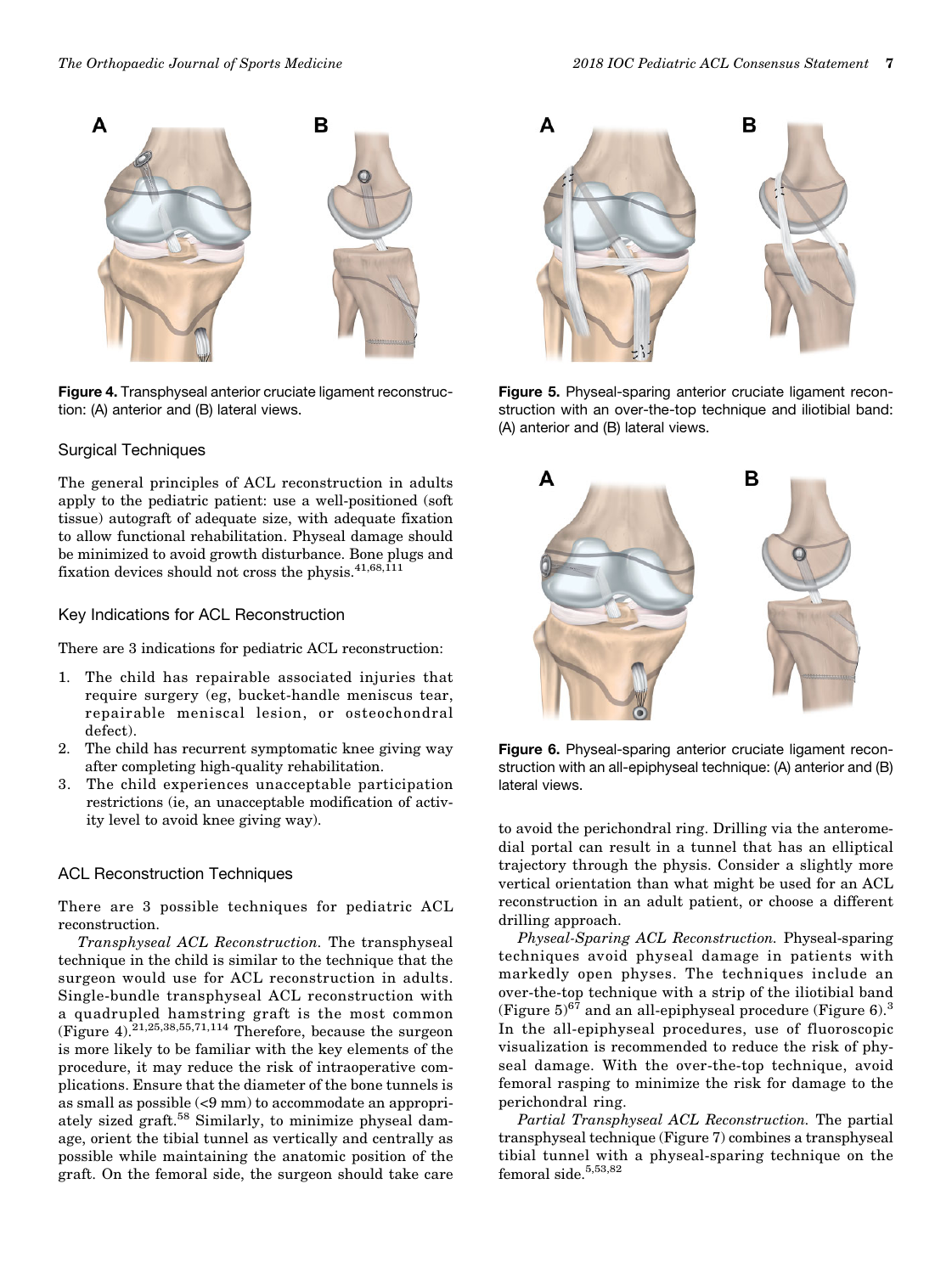

Figure 7. Partial transphyseal anterior cruciate ligament reconstruction: (A) anterior, (B) lateral, and (C) posterior views.

TABLE 4 Three Options for Femoral Tunnel Trajectories<sup> $a$ </sup>

| Tunnel Option                | Considerations                                        |
|------------------------------|-------------------------------------------------------|
| A: Vertical transphyseal     |                                                       |
| Advantage                    | Minimizes physeal volume affected                     |
| Disadvantage                 | Less-than-ideal coverage of ACL<br>footprint          |
| B: Oblique transphyseal      |                                                       |
| Advantage                    | Anatomic graft position covering the<br>ACL footprint |
| Disadvantage                 | Greater volume of physis negatively<br>affected       |
| C: Horizontal all epiphyseal |                                                       |
| Advantage                    | Appropriate placement at ACL                          |
|                              | footprint; no drilling through the<br>physis          |
| Disadvantage                 | Requires precise tunnel placement                     |
|                              | to reduce the risk for physeal                        |
|                              | damage                                                |

a ACL, anterior cruciate ligament.

#### Surgical Principles and Techniques for Growth Disturbance Risk Reduction

Drill-hole trajectory and location influence the degree of risk to the physes (Table 4 and Figure 8). Knowledge of 3 key principles will help the surgeon minimize the risk to the physes during transphyseal ACL reconstruction:

- 1. Drilling at the periphery of the physis and the perichondral ring increases the risk of growth disturbance. Drill holes may be placed in an all-epiphyseal manner to allow for drilling at the native ACL footprint while avoiding the physis. Precise tunnel placement is required when performing this technique to avoid damage to the undulating distal femoral physis.
- 2. Bone tunnel drill holes should be as vertical as possible (while still maintaining anatomic graft position) and as central as possible. This is especially important when



Figure 8. Three options for femoral tunnel trajectories: A, vertical transphyseal; B, oblique transphyseal; and C, horizontal all-epiphyseal.

drilling through the anteromedial portal. Drilling an oblique tunnel rather than a more vertical tunnel increases the amount of physis removed and increases the risk for growth disturbance.

3. Do not cross the epiphysis with hardware, implants, or bone blocks. Fill bone tunnels with soft tissue rather than leaving the tunnels open.

## Graft Choice and Fixation

Only soft tissue grafts (not allografts) should be used for ACL reconstruction in pediatric patients with open physes. The quadrupled hamstring graft is most common.<sup>25,38,55,71,114</sup> A quadriceps tendon graft may be used.<sup>53</sup> The patellar tendon should not be harvested in pediatric patients with open physes, to avoid damage to the tibial tubercle apophysis. Allografts are not indicated in pediatric patients in most cases, since the use of allografts in pediatric ACL reconstruction has shown poor clinical outcomes.61,108,123 A novel technique involving the use of living-donor hamstring tendon allograft was reported $47,55$ to avoid the varied sterilization techniques used in cadaveric soft tissue allografts and to preserve the neuromuscular unit of the growing patient.<sup>139,140</sup> However, long-term clinical outcomes are yet to be assessed.

Extracortical fixation of soft tissue grafts may be performed with a cortical button, suture, post, or staple. Aperture fixation may be performed with interference screws, provided that the screws do not cross the physis.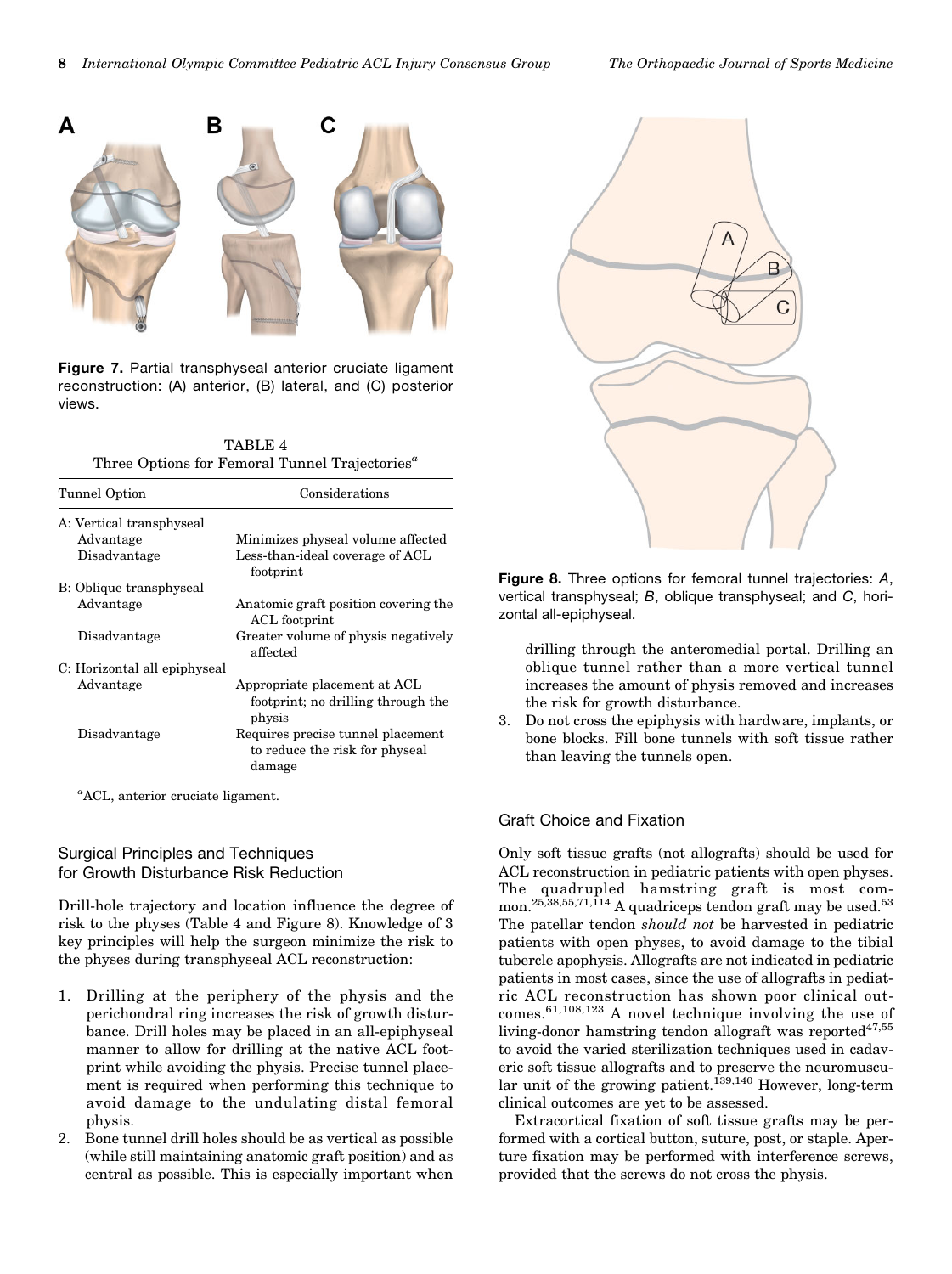#### Graft Incorporation

Data regarding ACL graft incorporation in children are scarce. Pediatric soft tissues have a greater biological growth potential as compared with adults, $40,94$  and cell migration and proliferation of ACL fibroblasts slow as a person grows older.<sup>83</sup> The clinical relevance of the growth potential to pediatric ACL reconstruction is still unclear,  $^{102}$  although there is rationale from animal models that the pediatric ACL graft may remodel faster than the adult ACL graft.<sup>89</sup>

## Adaptations and Remodeling in the Growing Child

The ACL graft must adapt as the child grows. The graft may increase in length as the bone grows, and the bone tunnels may reduce in relative size.<sup>16,73</sup> It is uncertain whether the diameter of the intra-articular part of the graft becomes longer and thinner<sup>11</sup> or not<sup>16</sup> as the child grows. The graft does not increase in diameter as the child grows but may increase in length.<sup>10</sup>

The graft may become more vertically oriented with longitudinal bone growth after transphyseal ACL reconstruction. This observation might be explained by the movement of the femoral fixation site with physeal growth or because the tibial tunnel aperture becomes relatively more posterior owing to greater anterior growth of the proximal tibia. Other changes occurring as the child grows are secondary intercondylar notch narrowing, distal migration of the tibial and/or proximal migration of the femoral extracortical fixations, and verticalization of the Blumensaat line. $110$ However, the long-term clinical significance of these growth-related changes is unclear.

# SECTION 4: TREATMENT DECISION MODIFIERS

This section addresses the fundamental clinical question, What are the most important considerations when making treatment decisions? The key issues addressed relate to assessment of skeletal maturity, the decision for surgery, the management of injuries to other knee structures, and the potential adverse events following treatment. These issues may alter the ACL injury management decision depending on the risk tolerance of the decision-making team (which should include clinicians, the child, and the child's parent/guardian).

#### Skeletal Age Assessment

Assessing and documenting the child's skeletal age, in addition to his or her chronological age, is necessary for individualizing treatment of ACL injuries. The main goal with respect to skeletal age assessment is to define remaining knee growth. Protecting the physis and perichondral ring from damage during ACL reconstruction is an important consideration<sup>111</sup>; insult to a growth area that is near completion of growth can result in premature closure.

Estimating skeletal age and remaining growth are key considerations for treatment decision making. These estimates will guide choice of treatment, timing of surgery, and

TABLE 5 Considerations for Skeletal Age Assessment

- 1. Understand the difference between skeletal age and chronological age.
- 2. Use imaging of the knee to determine whether the femoral and tibial physes and the tibial tubercle apophysis are open. If the growth areas are closed, then, independent of chronological age, the child can be treated as an adult.
- 3. None of the specific methods for skeletal age determination in isolation are sufficient to accurately determine skeletal age.
- 4. Use a multifaceted clinical approach to determining skeletal age that includes whether the child has had an adolescent growth spurt, the relative heights of the child's parents, and Tanner staging.<sup>122</sup>
- The most common method of skeletal age assessment is via posterior-anterior radiograph of the left hand and wrist. This can be compared with a skeletal atlas (eg, Gilsanz and Ratib $^{46}$ or Greulich and Pyle $^{48}$ ) or via a smart-phone application (eg, the Bone Age app for iPhone).

surgical method. Open physes in the child are vulnerable at surgery, and none of the current recommended surgical treatments for the child with an ACL injury can be guaranteed to protect the physis and avoid the potential complication of growth arrest or deformity (Table 5). The clinician might also consider long-leg radiographs (hips to ankles) after injury to establish a baseline for assessing the potential development of angular deformity and leg-length discrepancy. Assessing skeletal age is also relevant in research and may be beneficial for medicolegal reasons. If overgrowth, growth arrest, or deformity occurs, presurgical documentation of skeletal age may be important.

# Treating the Child With ACL Injury: To Operate or Not to Operate?

Children who have repairable additional injuries at ACL injury diagnosis (eg, displaced bucket-handle meniscal tear) should be treated with early ACL reconstruction and meniscal repair.<sup>75</sup> For those without additional injuries warranting surgery, there are conflicting opinions regarding the best treatment approach. These approaches range from early ACL reconstruction for all children to primary nonsurgical management (high-quality rehabilitation alone) with the option of late ACL reconstruction (1) if the child has recurrent instability problems despite highquality rehabilitation or (2) if he or she sustains secondary intra-articular injuries.

A well-performed ACL reconstruction and preservation of the meniscus can restore knee stability. $^{66}$  However, if the child receives inadequate (or no) rehabilitation, the chances of recovering high-level function to safely participate in all aspects of life (including pivoting sports), for the rest of his or her life, might be slim. Similarly, highquality rehabilitation will not salvage poor surgical treatment (eg, graft malposition).

Children who undergo ACL reconstruction after failed nonsurgical management may have a greater number of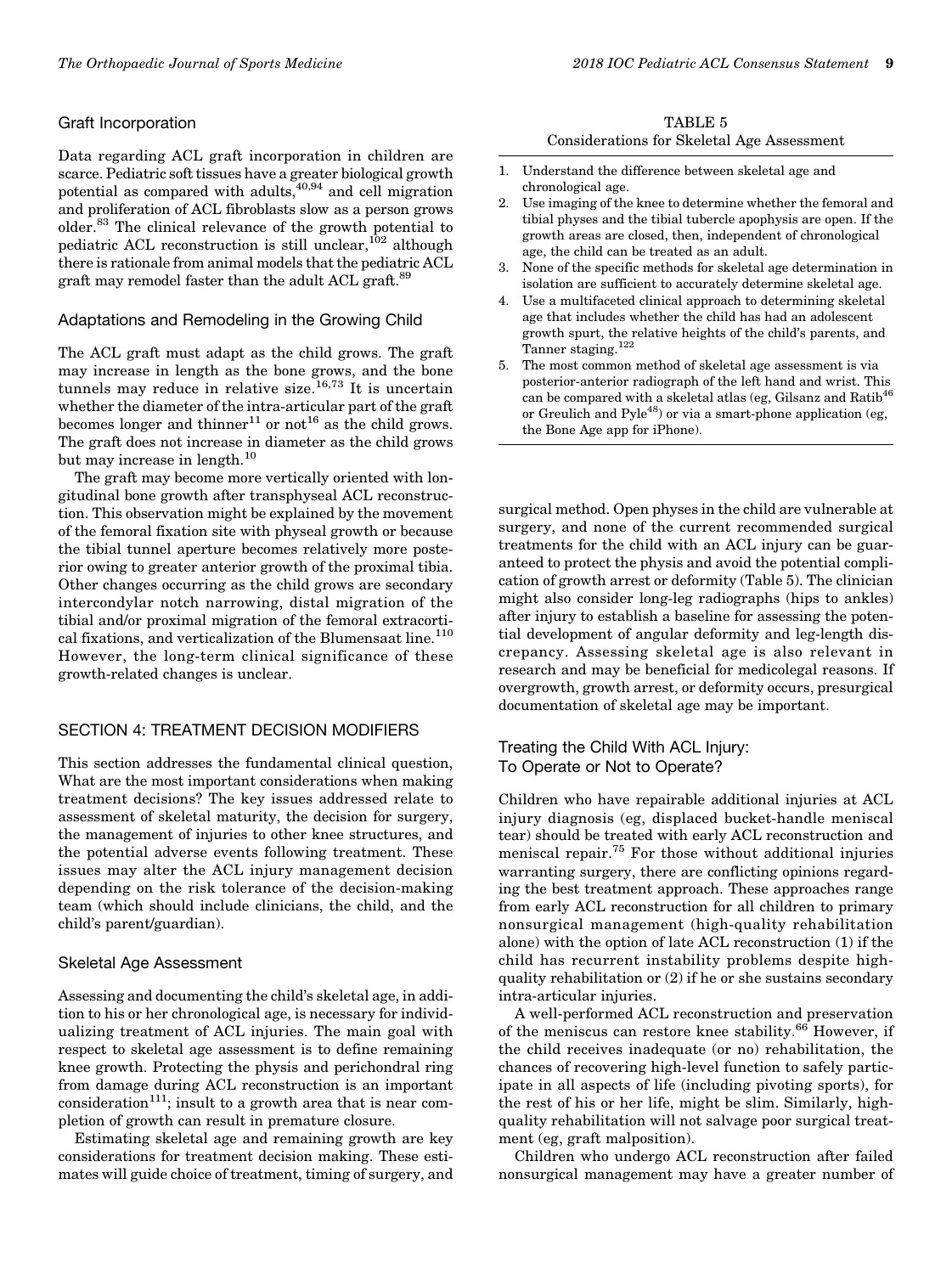meniscal and chondral injuries at the time of ACL reconstruction as compared with those who undergo early ACL reconstruction.4,81,97 The number of instability episodes prior to surgery appears to be a more important factor than the length of time between injury and surgery.<sup>42</sup> This consideration is the background for early surgery decisions. However, there is a lack of high-quality prospective studies investigating the outcomes of surgical and nonsurgical treatment for pediatric ACL tears.<sup>91</sup>

Nonsurgical treatment is a viable and safe treatment option for skeletally immature patients who do not have associated injuries or major instability problems.<sup>90</sup> High-quality rehabilitation alone may stabilize the knee dynamically without compromising the physes and is a focused training program supervised by a qualified rehabilitation clinician (see section 3 for the key principles of high-quality rehabilitation). Nonsurgical treatment can be (1) a permanent treatment option for those who do not develop functional instability or (2) a short-term option to delay ACL reconstruction until the child has reached skeletal maturity. Abandoning nonsurgical treatment in favor of ACL reconstruction is an option if the child has recurrent instability problems despite completing active rehabilitation or if the child has a secondary intraarticular injury. Therefore, clinicians must work together to closely and frequently monitor the child with repeated MRI and clinical examination as appropriate, being alert to instability episodes and secondary injuries that require prompt assessment and treatment.42

## Risks Associated With ACL Reconstruction

Irrespective of the technique, surgical treatment of the ACL has inherent risks. Different ACL reconstruction techniques have different considerations to help avoid risk to the physes, articular surface, and soft tissue structures of the knee. Here we describe 5 key risks associated with surgical treatment for ACL injury of which clinicians, patients, and parents/guardians must be aware.

#### Risk 1: Growth Disturbance

Growth disturbances are a rare (approximately  $2\%)^{41}$  but serious risk of ACL reconstruction. Growth disturbances may be a result of hardware, bone plugs at the physis, extra-articular tenodesis, or use of over-the-top femoral position. Most of the growth in the child's lower extremities occurs from the physes of the distal femur and proximal tibia. Any surgical procedures where tunnels are drilled through or near the physis are associated with a risk of growth arrest and associated angular deformity and/or leg-length discrepancy. Transphyseal techniques have a higher rate of graft rupture and a lower rate of lower limb deformity or axis deviation. Physeal-sparing techniques have a lower rate of graft rupture and a higher rate of lower limb deformity or axis deviation.

Highly tensioned soft tissue grafts placed across femoral physes have been associated with limb-length discrepancy and angular deformity.<sup>34</sup> Metaphyseal fixation techniques may pose an increased risk of femoral angulation and rotation relative to other techniques. Epiphyseal techniques may increase the risk of rotational deformity and decrease the risk of angular deformity.<sup>23</sup> Excessive growth may also be a problem, including symmetrical and asymmetrical overgrowth.<sup>22</sup>

Most patients with ACL rupture requiring surgical treatment are approaching skeletal maturity and do not have substantial growth remaining. This means that angular deformities and limb-length discrepancies are likely of relatively low clinical significance. Therefore, it may be reasonable to perform transphyseal procedures when the child has minimal growth remaining.

Regularly Monitor the Patient Until Skeletal Maturity. Routine clinical and radiologic follow-up within the first 12 months postoperatively can help the surgeon detect early clinical and radiographic evidence of leg-length discrepancy, angular deformity, or physeal injury. For the child with markedly open physes, appropriate follow-up evaluation of leg-length discrepancy might include annual clinical assessment and knee radiographs with long-leg alignment views until skeletal maturity and physeal closure. Height should be monitored, and if growth exceeds 6 cm in 6 months or if clinical findings warrant, the annual assessment should be brought forward.

Classifying Growth Disturbances. Growth disturbances can occur in several forms (Figure 9). The growth arrest may be due to

- Localized physis injury resulting in a bone bridge leading to growth arrest and possible malalignment (type A)
- $\bullet$  Overgrowth process potentially caused by hypervascularization (type B)
- $\bullet$  Undergrowth process arising from a graft traversing a physis under tension during growth and leading to a tethering effect (type C)

#### Risk 2: Secondary ACL Rupture

Young age, returning to pivoting sport, and receiving an allograft are important predictors of new ACL injury after index ACL reconstruction.<sup>2,61</sup> One in 4 patients  $\lt 25$  years old who returned to pivoting sports after ACL reconstruction can be expected to sustain a new ACL injury (the pooled ipsilateral reinjury rate is approximately 10%; the pooled contralateral reinjury rate is approximately  $12\%$ ).<sup>135</sup>

High rates of reinjury among young people with ACL reconstruction are concerning, although data regarding reinjuries among children with ACL reconstruction are sparse in comparison with data from skeletally mature patients. The best available evidence suggests a graft rupture rate of 13% in children and adolescents (age range, 6- 19 years) and a contralateral ACL injury rate of  $14\%$ .<sup>63</sup> It is reasonable to hypothesize that high-quality rehabilitation with high adherence is likely an important step in reducing reinjury risk. The principles of rehabilitation for the skeletally immature patient are addressed in section 3. The ACL graft is also affected by the status of the other ligaments, menisci, cartilage surfaces, limb alignment, rotation, and the dynamic muscle control of these structures—all factors that must be considered during treatment decision making.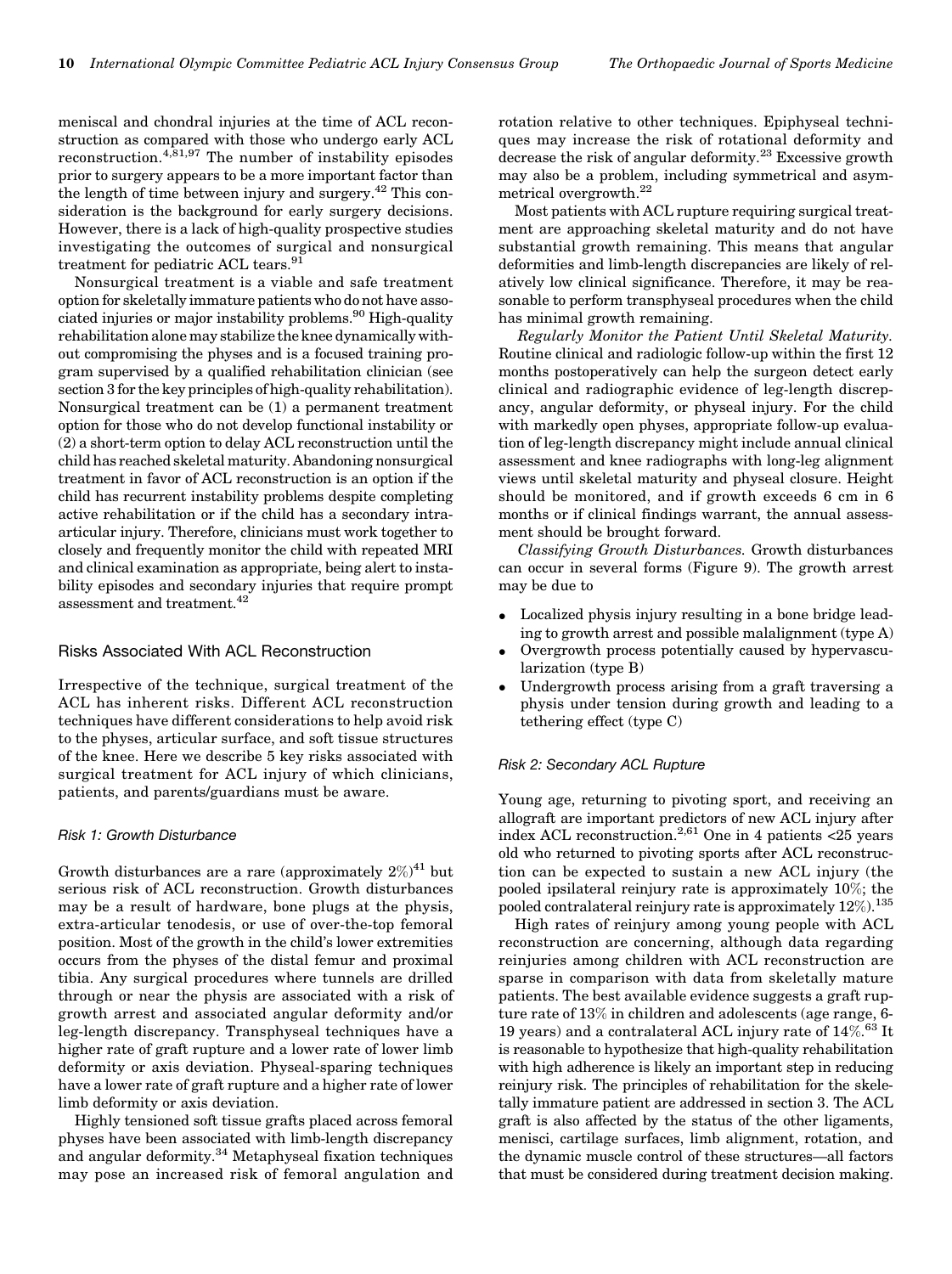

Figure 9. Three growth disturbances that may occur following anterior cruciate ligament (ACL) reconstruction. p represents the physiological growth process; dashed lines represent the physiological growth arrest lines; continuous lines represent the observed pathological growth arrest line. (A) Type A (arrest): growth arrest process (a) occurs due to a localized injury of the physis and results in a bone bridge across the physis. The amount of deformity is proportional to the location and size of the initial physeal injury. (B) Type B (boost): overgrowth process  $(p+)$  is probably caused by local hypervascularization, stimulating the open physis. This growth disturbance is temporary and usually becomes apparent in a limited period of 2 years following ACL reconstruction. It primarily leads to leg-length discrepancy. (C) Type C (decelerate): undergrowth process (p–) due to a tenoepiphysiodesis effect. The graft tension across the open physis causes the deformity. Adapted from Chotel et al.<sup>22</sup>

#### Risk 3: Poor Long-term Knee Health

Meniscectomy is associated with an increased risk for osteoarthritis.24,103,137 Therefore, whenever possible, treatment of ACL injuries must emphasize preservation of the meniscus. Prior meniscectomy at the time of ACL reconstruction is associated with greater likelihood of chondral lesions, while prior meniscal repair is not.<sup>19</sup> Because of the technical nature of performing ACL and concurrent meniscal surgery in smaller, younger patients with open physes, patients in whom meniscus repair is indicated should be treated by surgeons who (1) are experienced in treating patients with open physes and (2) perform a high volume of meniscal repairs.

#### Risk 4: Knee Stiffness

Knee stiffness may be due to the degree of injury to the ACL, disruption of the joint capsule, and injury to structures other than the ACL. Knee stiffness may also be related to surgical interventions or inadequate rehabilitation. Knee stiffness is rare in children aged  $\leq$  13 years and is less common in males and in those having surgery with an iliotibial band or hamstring autograft.<sup>98</sup> Patients who have knee stiffness following ACL injury should aim for full active knee extension range of motion prior to undergoing ACL reconstruction. If the knee extension deficit persists beyond 3 months postoperatively, MRI may be warranted to assess for anterior impingement (cyclops lesion) and subsequent arthroscopy (should the deficit continue to be unresolved despite focused rehabilitation attention).

# Risk 5: Infection

Data related to infection risks for pediatric patients are extrapolated from literature that combines pediatric and adult patients. Infection rates for adult patients are generally low for ACL reconstruction. The rate of deep infections after ACL reconstruction with autograft is 0.19%.<sup>13</sup>

# Management of Associated Injuries

This section addresses the key issues for managing cartilage and meniscal injuries in combination with ACL rupture and the multiligament-injured knee.

## Associated Meniscus and Cartilage Injuries in Children With ACL Injuries

The degree of vascular penetration of the menisci declines with age to between 10% and 30% of the menisci receiving vascular inflow in adults.<sup>104</sup> The more robust vascular distribution in the pediatric menisci is reflected by increased intrameniscal signal intensity on MRI. Globular and intrameniscal signal may be observed in children and may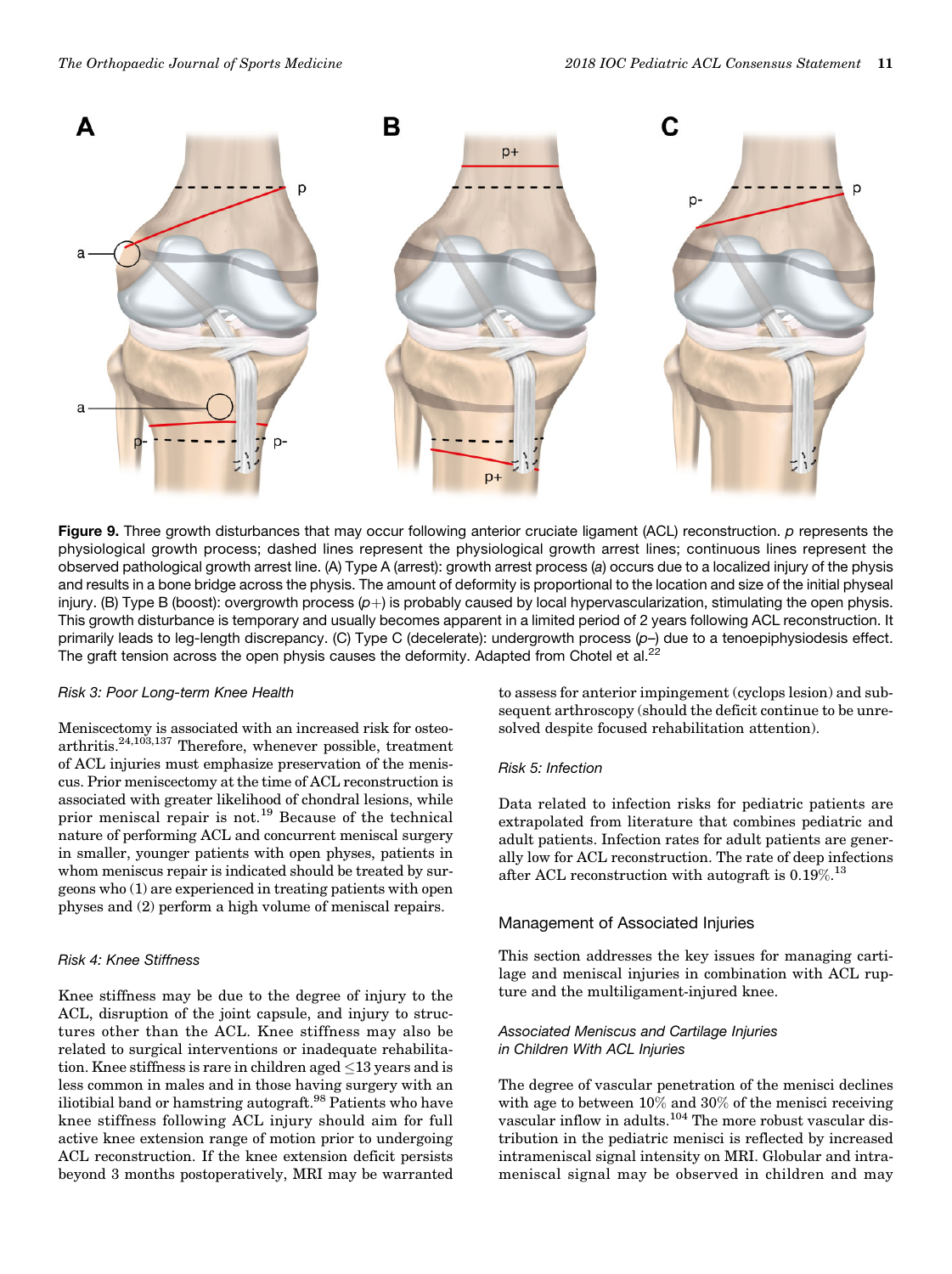

Figure 10. Appearance of the highly vascular pediatric meniscus on magnetic resonance imaging: 10-year-old boy (Signa HDxt 3.0T; GE Medical Systems).

appear to be an intrasubstance meniscal tear. However, these findings are benign and usually reflect the abundant vascularity of the pediatric menisci (Figure 10). $^{26}$ 

It is important to evaluate the MRI characteristics of the pediatric menisci to rule out meniscal injuries. In cases where the diagnosis is difficult, diagnostic arthroscopy may be performed to clarify the diagnosis and ascertain the state of the meniscus. The clinician should also assess for a posterior medial meniscocapsular tear (ramp lesion). Ramp lesions may be present in 1 in 6 adult patients with ACL injury, and the prevalence of ramp lesions in children with an ACL injury is similar.<sup>84</sup> The surgeon should be vigilant to verify the presence or absence of a medial meniscal ramp tear by visualizing the posteromedial compartment. Use a posteromedial knee arthroscopic portal, if necessary, to probe the posteromedial meniscocapsular junction. Ramp lesions may place more stress on an ACL reconstruction if the lesion is not concurrently repaired.<sup>30</sup>

Meniscal repair should be performed whenever possible in the pediatric patient because of the deleterious effects of meniscectomy and the positive outcomes of meniscal repair (ie, the improved healing potential of the meniscus).  $4,74,113$ This is especially important for bucket-handle, root, and radial meniscal tears and ramp lesions. If the surgeon does not have the skills or equipment to repair the meniscus tear, he or she should consider referring to a surgeon who has the expertise and equipment. Early diagnosis and appropriate treatment of ACL injuries and meniscus tears are needed to provide the best chance of preserving meniscal tissue.

Articular cartilage injuries in combination with ACL injury are less common than meniscal tears.<sup>4</sup> However, the clinician should have a higher degree of suspicion of articular cartilage injury in patients with combined ACL and meniscal injuries.<sup>33</sup> The medial femoral condyle may be particularly vulnerable.<sup>33</sup> Factors that may be associated with more severe chondral lesions are recurrent instability episodes and increased time between ACL injury and reconstruction.33,51,81 It is unclear whether nonsurgical management of ACL injuries is associated with greater incidence of new chondral and meniscal lesions than ACL reconstruction.<sup>92</sup>

#### Associated Ligament Injuries in Children With ACL Injuries

There is limited research on multiligament knee injuries and treatment in pediatric patients, and these injuries are less common in children than in adults.<sup>87</sup> Therefore, consider referral to a specialist center.

#### Specific Surgical Treatment Considerations

Combined ACL and Fibular Collateral Ligament Injuries. Use fluoroscopy prior to placing suture anchors for a repair or for tunnel reaming for a concurrent ligament reconstruction to evaluate tunnel position in relation to the physes.  $^{136}\,$ 

Combined ACL and Posterior Cruciate Ligament Injuries. Nonsurgical treatment may be appropriate for partial posterior cruciate ligament (PCL) tears or nondisplaced avulsion injuries. PCL reconstruction is a relatively safe and viable treatment option for patients with multiligament injuries.<sup>69</sup> Using a tibial inlay technique with a modified femoral tunnel location avoids transphyseal drilling.<sup>132</sup> However, there are no high-quality studies of this technique in children.

True Knee Dislocation. Perform a reduction by manipulating the tibia relative to the femur. Avoid forceful hypertension or rotation to minimize the risk for damage to cartilaginous and/or neurovascular structures. Following reduction, a dynamic knee brace can be applied (for at least 12 weeks) to prevent further intra-articular damage and to help hold the knee in a reduced position<sup>79</sup> while further treatment is planned. Ultimately, reconstruction of the ACL and PCL in combination with repair/reconstruction of additional ligaments (as needed) is the appropriate treatment.

# SECTION 5: PEDIATRIC PATIENT-REPORTED OUTCOME MEASURES

This section addresses the fundamental clinical question, How does the clinician measure outcomes that are relevant to the child with an ACL injury? Assessing patient-reported outcome measures (PROMs) provides insight into aspects of the patient's function that cannot be evaluated with clinical tests or imaging.<sup>27</sup> Because of this, evaluating PROMs is important when managing the child with an ACL injury and when conducting research in this field.

Valid outcome instruments must have appropriate measurement properties, including reliability, validity (content, criterion, and construct), and responsiveness. Instruments that were developed for adults may not be valid for children and adolescents. Pediatric patients have different levels of comprehension (this age group includes a spectrum of comprehension abilities from younger children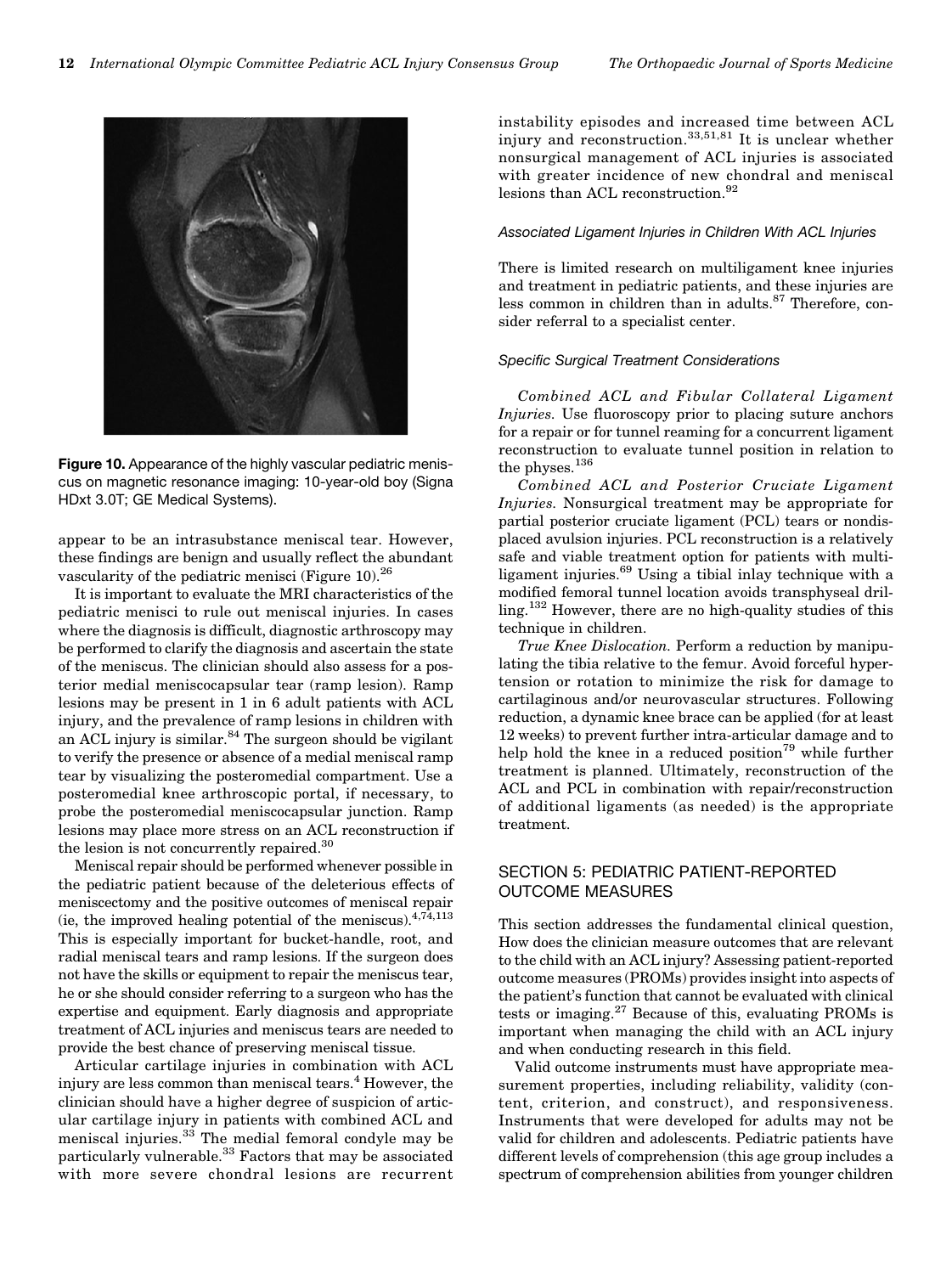TABLE 6 Appropriate PROMs for the Child With ACL Injury<sup> $a$ </sup>

| Type of Instrument             | Scale                                                                                        |
|--------------------------------|----------------------------------------------------------------------------------------------|
| Health-related quality of life | Child Health Questionnaire <sup>56</sup><br>$PedsQL^{129}$<br>Pediatric PROMIS <sup>57</sup> |
| Condition or region specific   | Pedi-IKDC <sup>70</sup><br>$KOOS-Child99$                                                    |
| Activity-level assessment      | Pediatric Functional Activity<br>Brief Scale <sup>39</sup>                                   |

a ACL, anterior cruciate ligament; IKDC, International Knee Documentation Committee; KOOS, Knee injury and Osteoarthritis Outcome Score; PedsQL, Pediatric Quality of Life inventory; PROMs, patient-reported outcome measures; PROMIS, patientreported outcomes measurement information system.

to older adolescents) and interpretation of instruments. Most important, pediatric patients may value different outcomes when evaluating their knee function, and instruments must reflect the issues that are important to children and adolescents.

Pediatric PROMs should be either developed or specifically validated in this population. The process of validation should include an assessment of comprehensibility, reliability, validity, and responsiveness. Child-reported outcome assessment is typically valid for older children and adolescents ( $\geq$ 10 years).<sup>116</sup> For younger children (<10 years), parent proxy–reported outcome assessment may be more appropriate. However, there is potential for bias with proxy-reported outcomes.<sup>109</sup>

Pediatric PROMs (Table 6) must be valid for children and adolescents with ACL injury. However, a pediatric-derived PROM is not currently available. Such an instrument would ensure that the items covered issues that matter most to children and adolescents. The Pediatric International Knee Documentation Committee (Pedi-IKDC) and Knee-injury and Osteoarthritis Outcome Score for Children (KOOS-Child) were adapted from adult PROMs designed to assess self-reported knee function. The Pedi-IKDC has been correlated with the IKDC subjective knee form, providing preliminary evidence of construct validity.<sup>10,11</sup> Given that patients with a history of ACL injury may develop symptoms and signs of osteoarthritis within 10 years of the index injury<sup>60</sup> and given the relationship between symptomatic osteoarthritis and poor quality of life,<sup>134</sup> assessing quality of life and long-term knee function outcomes with valid PROMs may also be important.

Recommendations for using PROMs in clinical practice with pediatric patients include the following:

- $\bullet$ A generic measure of health-related quality of life
- $\bullet$  Either the Pedi-IKDC or KOOS-Child to assess selfreported knee function
- $\bullet$  The Pediatric Functional Activity Brief Scale to assess self-reported activity level

In research, it may be appropriate to include other PROMs depending on the research question. Researchers need to make decisions about the most appropriate outcomes when planning their study.

# SECTION 6: ETHICAL CONSIDERATIONS

This section addresses the fundamental clinical question, What are the clinician's roles and responsibilities? Treatment decisions that involve children are among the most difficult decisions that the clinician faces, especially when scientific knowledge is limited. Striking a balance among ethical principles can be especially challenging when there is a conflict of opinion. In this section, we outline the relevant ethical considerations for the clinician who treats children with ACL injuries.

It is impossible to provide specific ethical guidance that applies to all sporting injuries in adolescents and children, given the varying individual circumstances. However, it is incontrovertible that it is in the best interests of all children not to have knee and associated injuries. Therefore, injury prevention programs are fundamental to the best interests of the child. Clinicians have an obligation to support policies and practices that encourage coaches, teams/clubs, and national and international federations to prioritize injury prevention. All parties should be committed to protecting the long-term welfare of the growing child. Nevertheless, there may be exceptional cases where parents/guardians may, with the approval of their child, rationally prioritize short-term goals. One example could be that, despite inherent risks for reinjury, an early return to sport might be a high priority for a child who has exceptional talent in a given sport.

Protecting the integrity of the knee should be the clinician's primary focus. Decisions regarding how to protect the integrity of the child's knee must be shared among the child, parent/guardian (surrogate decision maker), and clinician.<sup>18</sup> Parents have an obligation to care for their children and bring them up to live good lives.<sup>17</sup> Nevertheless, parents have different perceptions of what constitutes "good living."<sup>20</sup> Most ethicists agree that parental influence is a positive thing.<sup>14</sup> However, in high-performance children's sport, parents and coaches can pressure the child and clinician to focus on short-term athletic goals at the expense of long-term welfare.<sup>54</sup>

## Issues Related to Consent and Obtaining Consent for Treatment

Children are a vulnerable population.<sup>6,44</sup> In the context of treatment of ACL injury, the child is doubly vulnerable given his or her developing but uncertain life plans<sup>78</sup> and developmental stage. We can never be certain of all the risks to the normal development of the individual child.<sup>85</sup> It is difficult to gain legally legitimate informed consent from children in the treatment decision-making process. Therefore, the clinician needs to act as a cofiduciary on behalf of the child, while parents give consent.<sup>88</sup>

The clinician and/or parents are obliged to serve the interests of the child above all other interests. $88,121$  This is what is meant by having a fiduciary duty to the patient.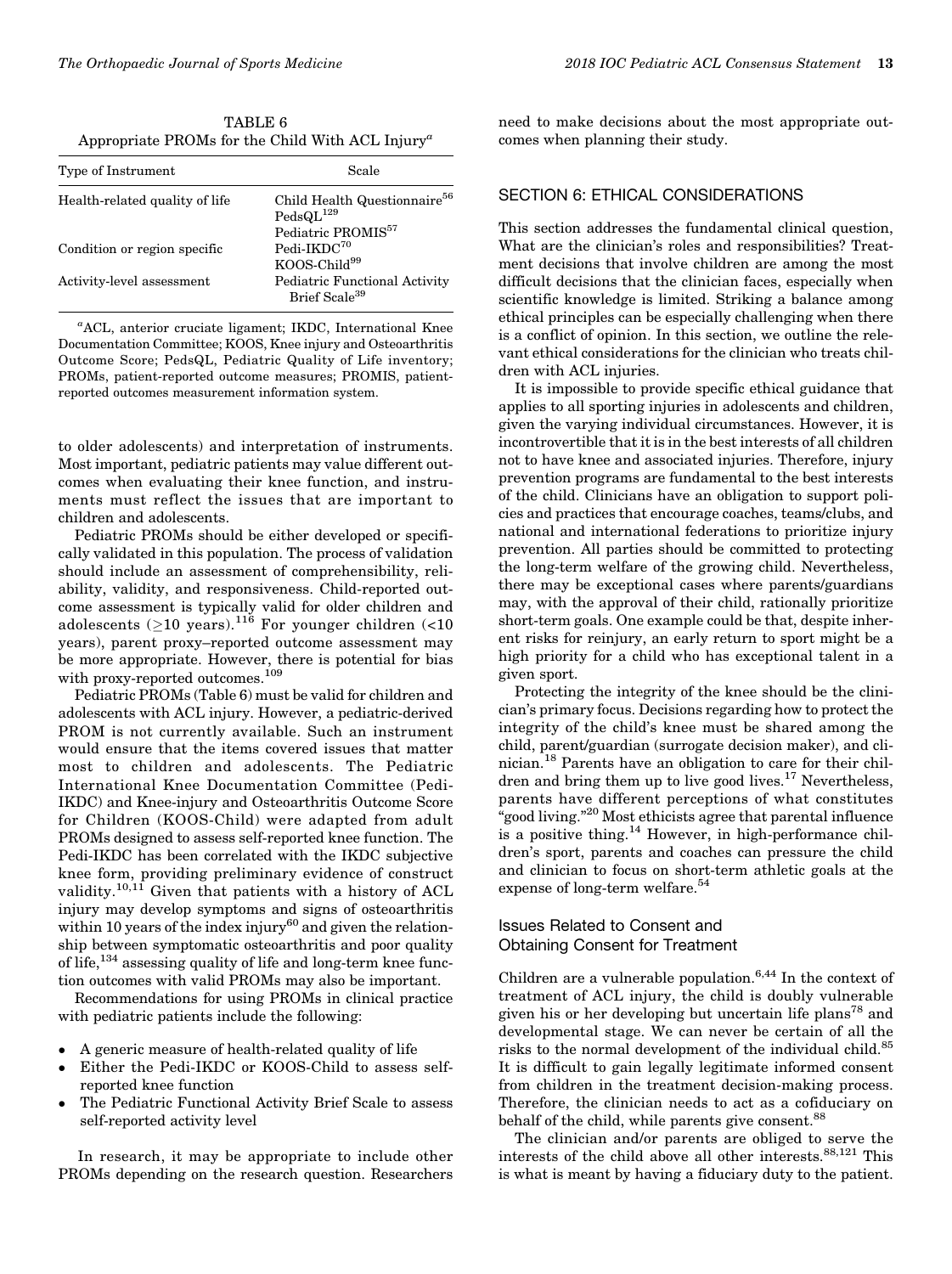The clinician must talk with the child and the surrogate decision makers in ways that are respectful of and comprehensible by everyone involved.<sup>1</sup> In addition to avoiding conflicts of interest, the clinician must always seek the approval or assent of the child, irrespective of the wishes of the parent/guardian, at a communication level that matches the child's competence.<sup>43</sup> The child should be present in all discussions concerning him or her, to respect his or her (emerging) autonomy.<sup>131</sup>

#### Arriving at a Shared Decision

There should be consensus among all parties when arriving at a decision. This consensus should be based on realistic assessments of risks and benefits and a proper consideration of the goals of the child and parent. The clinician's responsibility is to guide this discussion with accurate information from the best-quality research. Several ethical standards can help the clinician, child, and parents navigate the decision-making process and arrive at ethically justified treatment decisions.

Pediatric ethical standards are not identical: some aim at higher thresholds, while others accept a lower threshold of justification. Six standards can be helpful in different clinical scenarios in pediatric ACL injury:

- Best interests<sup>72</sup>: Widely used, but it is difficult to predict what is in the best long-term interests of a child
- Harm principle<sup>31</sup>: A threshold below which the clinician should not acquiesce to parent-led decision so that the child is not harmed
- Parental discretion<sup>45,64</sup>: Parent preference is accepted because it is not sufficiently harmful to the child for the clinician to dissent from the parent's choice
- Costs/benefits<sup>29</sup>: Involves risk assessment, but its application to the child means that the clinician may need to compare very different kinds of futures that may or may not eventuate
- Not unreasonable<sup>105</sup>: Focuses only on the appropriateness of decisions and decision makers
- Reasonable choice<sup>96</sup>: A decision method that attempts to incorporate the previous 5 standards into a single model or intervention

The clinician has an important role in treatment decision making because he or she typically has superior knowledge of treatment options, risk, and benefits than do children and parents. To best guide the child and his or her parents, the clinician must have a clear idea of the range of interventions that are optimal, acceptable, and not desirable, and he or she must be able to justify this with reference to the best-quality research and clinical experience. In many health care settings, parents take responsibility for the ACL treatment decision, commensurate with the child's assent. Where there is a lack of consensus in the decisionmaking process (eg, the parent decides in favor of something that is not recommended by the clinician), the clinician may also consider whether he or she can defend a treatment recommendation based on 1 of the 6 ethical standards.

## SECTION 7: FUTURE RESEARCH

Management of pediatric ACL injuries is highly debated. Reflecting some of the concern and controversy is a high ratio of clinical commentaries and narrative reviews to original articles on this topic. The problem for the clinician is that high-quality evidence is scarce to help him or her best manage pediatric ACL injuries. The scientific literature is inconsistent and limited by inferior methods that carry a high risk of bias.<sup>35,91</sup> There are no randomized trials comparing different treatment approaches or surgical techniques. Most publications have only short-term follow-up none beyond 10 years. Therefore, long-term knee health (including osteoarthritis) and quality of life are unknown.

#### Methodological Considerations

Future studies must address 5 key issues:

- 1. Most clinical studies on pediatric ACL injury are of cross-sectional or retrospective design, and the study populations are often at high risk of selection bias and include small samples. This means that there is a high risk that existing research does not reflect the typical pediatric patient with an ACL injury.
- 2. Many studies do not provide adequate descriptions of the treatments that the patients have received, and patient adherence has not been reported. A meaningful interpretation of study outcomes is possible only with a detailed description of the surgical technique, rehabilitation, brace usage, return-to-sport clearance, and recommendations of activity modification.
- 3. Many studies fail to assess the skeletal age of included participants, and few report the remaining growth of participants. Chronological age alone is an unreliable indicator of skeletal maturity. Because of this, it is difficult to know to which skeletal age group these research results apply.
- 4. Patients aged up to 18 years are often included in pediatric studies. This is a problem because it is likely that the patient population is a mix of skeletally mature and immature patients. Therefore, the literature may be biased toward the older patients. Having mixed populations also complicates pooling or comparing results from skeletally immature patients across studies.
- 5. Knowledge of preinjury and posttreatment activity level gives important insight into a key risk factor for injury. The greater exposure that a child has to potentially injurious situations (eg, playing pivoting sports), the greater the chance of injury (or reinjury). Activity level is a key confounding factor that is rarely accounted for in statistical analyses. This means that there is a risk that estimates of secondary injury incidence may be over- or underestimated in comparisons among studies or patient groups.

#### Research Priorities

There are 4 research priority areas to improve prevention and outcomes of pediatric ACL injury: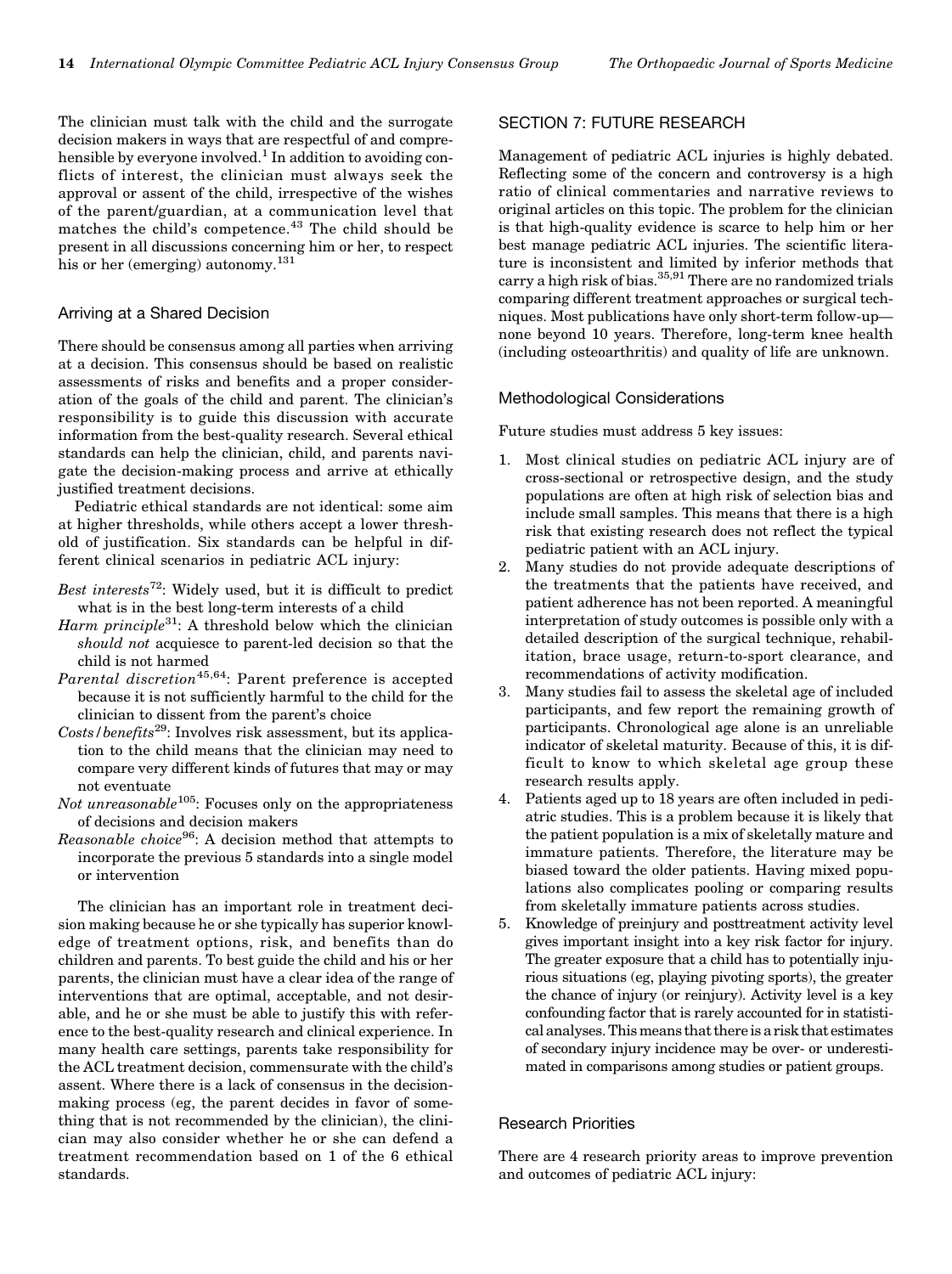- 1. Prospective injury surveillance studies to identify injury mechanisms and modifiable risk factors for ACL injury, combined injuries, and knee reinjuries.
- 2. Prospective research on outcomes after surgical and nonsurgical treatment (active rehabilitation alone). Long-term follow-up (beyond 10 years) is essential to answer key questions of how an ACL injury in childhood affects physical activity, future knee health, and quality of life.
- 3. Research on the efficacy of different surgical techniques and characteristics (eg, timing of surgery, graft types) and active rehabilitation programs, knee brace use, and activity modification after injury and surgery.
- 4. Multicenter and registry studies should be prioritized. Because of smaller numbers of ACL injuries in pediatric patients than in skeletally mature patients, specialist treatment centers, expert clinicians, and researchers must prioritize collaboration.

## IN MEMORY OF DR ALLEN ANDERSON

An excellent clinician-scientist and a keen coworker in this project, Allen F. Anderson, MD, died in a farming accident on Sunday, November 12, 2017. This tragedy occurred shortly after he had been an active participant in this IOC consensus meeting on the topic of his lifelong clinical and research passion: pediatric ACL injuries. Born on November 16, 1949, Dr Anderson was a graduate of the University of Tennessee College of Medicine. He completed a residency in orthopaedics at Vanderbilt University and was board certified by the American Board of Orthopaedic Surgery in general orthopaedics, with a certificate of added qualification for sports medicine. Dr Anderson was a sports medicine specialist with an interest in knee injury and ligament reconstruction and with special interest in children's injuries. He published >100 peer-reviewed journal articles and 26 book chapters and received a patent for the invention of a pediatric ACL reconstruction system. Among numerous awards are 3 standouts: being recognized as one of America's Top Physicians (2004-2012) from the Consumers' Research Council, being elected to Best Doctors in America by his peers (2007-2008), and being Nashville Business Journal Top Doctor (2016-2017).

Dr Anderson had many prestigious positions through his life. He served as president of the AOSSM from 2015 to 2016 and as an associate editor of The Orthopaedic Journal of Sports Medicine and The American Journal of Sports Medicine. Above all, he was a true friend and colleague to whom you could go with problems and challenges, not the least among our youngest patients. Allen will be greatly missed by us all.

## ACKNOWLEDGMENT

Our sincere thanks to Cherine Touvet-Fahmy and Fiona Trabelsi from the IOC Medical and Scientific Department for their help and support with all arrangements ahead of and during the Lausanne consensus meeting. Our thanks to Pontus Andersson from Pontus Art Production, Gothenburg, Sweden, for the illustrations. We gratefully acknowledge the contribution and support of the IOC Medical and Scientific Chair, Dr Uğur Erdener, during the consensus meeting and the IOC for funding the meeting. Håvard Moksnes acknowledges Olympiatoppen Norway and Idrettens Helsesenter, Oslo, Norway.

## AUTHORS

Clare L. Ardern, PT, PhD (Division of Physiotherapy, Linköping University, Linköping, Sweden; School of Allied Health, La Trobe University, Melbourne, Australia); Guri Ekås, MD (Division of Orthopaedic Surgery, Oslo University Hospital, Oslo, Norway; Oslo Sports Trauma Research Centre, Norwegian School of Sport Sciences, Oslo, Norway; Institute of Clinical Medicine, University of Oslo, Oslo, Norway); Hege Grindem, PT, PhD (Department of Sports Medicine, Norwegian School of Sport Sciences, Oslo, Norway); Håvard Moksnes, PT, PhD (Oslo Sports Trauma Research Centre, Norwegian School of Sport Sciences, Oslo, Norway); Allen F. Anderson, MD (deceased); Franck Chotel, MD, PhD (Department of Pediatric Orthopaedic Surgery, Hôpital Femme Mere Enfant, Lyon, France); Moises Cohen, MD (Orthopedic Department, Universidade Federal de São Paulo, São Paulo, Brazil); Magnus Forssblad, MD, PhD (Stockholm Sports Trauma Research Center, Karolinska Institute, Stockholm, Sweden); Theodore J. Ganley, MD (Department of Orthopaedics, Children's Hospital of Philadelphia, Philadelphia, Pennsylvania, USA); Julian A. Feller, MD (OrthoSport Victoria Research Unit, Epworth Healthcare, Melbourne, Australia; College of Science, Health and Engineering, La Trobe University, Melbourne, Australia); Jón Karlsson, MD, PhD (Department of Orthopaedics, Sahlgrenska Academy, University of Gothenburg, Gothenburg, Sweden); Mininder S. Kocher, MD, MPH (Division of Sports Medicine, Boston Children's Hospital, Boston, Massachusetts, USA; Harvard Medical School, Boston, Massachusetts, USA); Robert F. LaPrade, MD, PhD (Steadman Philippon Research Institute, Vail, Colorado, USA; The Steadman Clinic, Vail, Colorado, USA); Mike McNamee, PhD (College of Engineering, Swansea University, Swansea, UK); Bert Mandelbaum, MD (Santa Monica Orthopaedic and Sports Medicine Group, Los Angeles, California, USA); Lyle Micheli, MD (Division of Sports Medicine, Boston Children's Hospital, Boston, Massachusetts, USA; Harvard Medical School, Boston, Massachusetts, USA; The Micheli Center for Sports Injury Prevention, Waltham, Massachusetts, USA); Nicholas G.H. Mohtadi, MD, MSc (University of Calgary Sports Medicine Centre, Calgary, Alberta, Canada); Bruce Reider, MD (Department of Orthopaedics and Rehabilitation Medicine, University of Chicago, Chicago, Illinois, USA); Justin P. Roe, MD (North Sydney Orthopaedic and Sports Medicine Centre, Sydney, Australia); Romain Seil, MD, PhD (Department of Orthopaedic Surgery, Centre Hospitalier Luxembourg, Luxembourg City, Luxembourg; Sports Medicine Research Laboratory, Luxembourg Institute of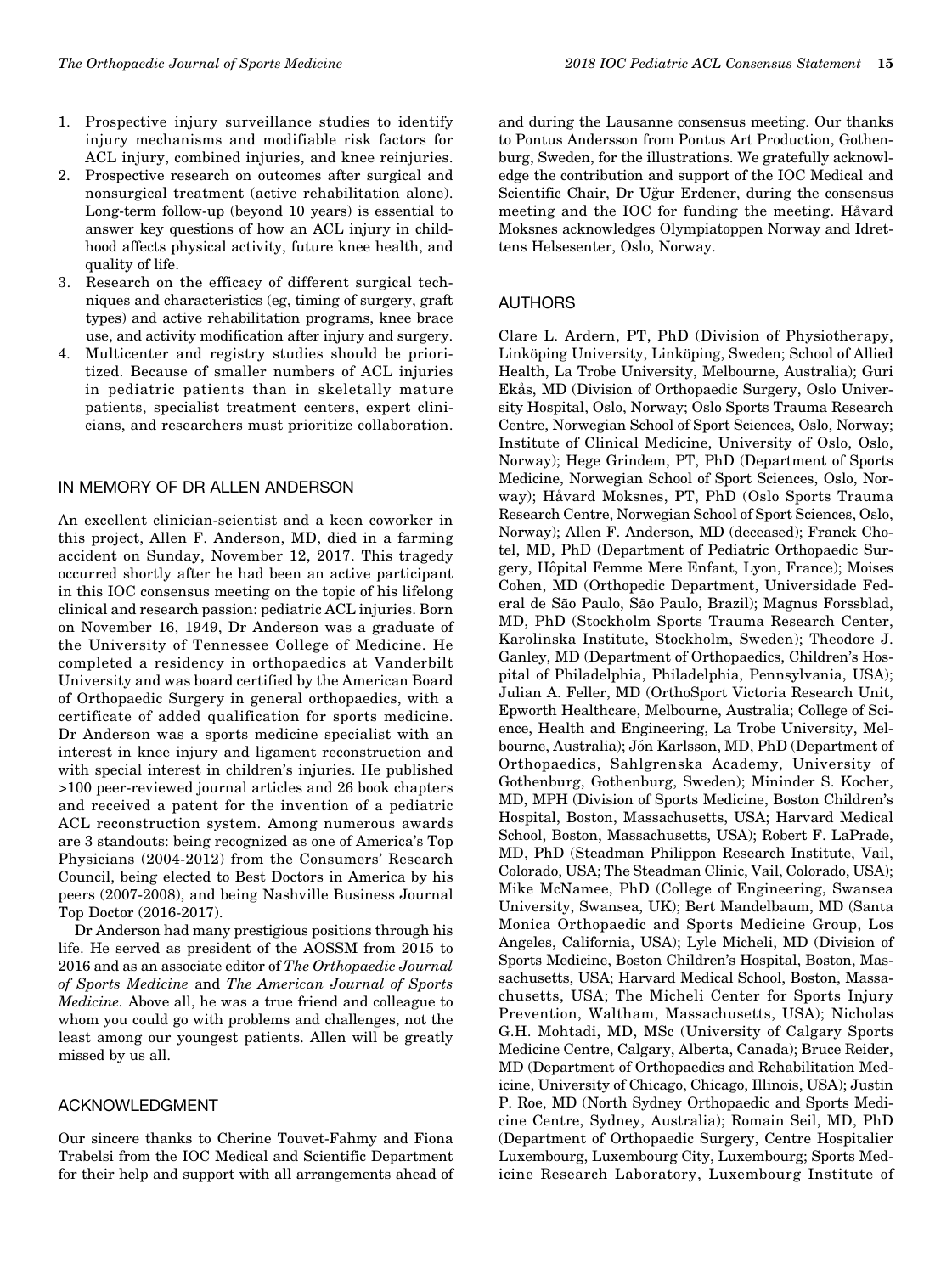Health, Luxembourg City, Luxembourg); Rainer Siebold, MD, PhD (Institute for Anatomy and Cell Biology, Ruprecht-Karls-University, Heidelberg, Germany; HKF International Center for Hip, Knee, Foot Surgery and Sportstraumatology, ATOS Klinik, Heidelberg, Germany); Holly J. Silvers-Granelli, PT, PhD (FIFA Medical Center of Excellence, Velocity Physical Therapy, Los Angeles, California, USA); Torbjørn Soligard, BSc, PhD (Medical and Scientific Department, International Olympic Committee, Lausanne, Switzerland; Sport Injury Prevention Research Centre, Faculty of Kinesiology, University of Calgary, Alberta, Canada); Erik Witvrouw, PT, PhD (Department of Rehabilitation Sciences and Physiotherapy, Faculty of Medicine and Healthscience, Ghent University, Ghent, Belgium); Lars Engebretsen, MD, PhD (Division of Orthopaedic Surgery, Oslo University Hospital, Oslo, Norway; Oslo Sports Trauma Research Centre, Norwegian School of Sport Sciences, Oslo, Norway; Institute of Clinical Medicine, University of Oslo, Oslo, Norway; Medical and Scientific Department, International Olympic Committee, Lausanne, Switzerland).

#### **REFERENCES**

- 1. Alderson P. Children's Consent to Surgery. Buckingham, England: Open University Press; 1993.
- 2. Andernord D, Desai N, Björnsson H, et al. Predictors of contralateral anterior cruciate ligament reconstruction: a cohort study of 9061 patients with 5-year follow-up. Am J Sports Med. 2015;43:295-302.
- 3. Anderson AF. Transepiphyseal replacement of the anterior cruciate ligament using quadruple hamstring grafts in skeletally immature patients. J Bone Joint Surg Am. 2004;86(suppl 1, pt 2):201-209.
- 4. Anderson AF, Anderson CN. Correlation of meniscal and articular cartilage injuries in children and adolescents with timing of anterior cruciate ligament reconstruction. Am J Sports Med. 2015;43: 275-281.
- 5. Andrews M, Noyes FR, Barber-Westin SD. Anterior cruciate ligament allograft reconstruction in the skeletally immature athlete. Am J Sports Med. 1994;22:48-54.
- 6. Archard D. Children: Rights and Childhood. Abingdon, England: Routledge; 2014.
- 7. Ardern CL, Glasgow P, Schneiders A, et al. 2016 consensus statement on return to sport from the First World Congress in Sports Physical Therapy, Bern. Br J Sports Med. 2016;50:853-864.
- 8. Ardern CL, Österberg A, Tagesson S, et al. The impact of psychological readiness to return to sport and recreational activities after anterior cruciate ligament reconstruction. Br J Sports Med. 2014;48: 1613-1619.
- 9. Ardern CL, Webster KE, Taylor NF, et al. Return to sport following anterior cruciate ligament reconstruction surgery: a systematic review and meta-analysis of the state of play. Br J Sports Med. 2011;45: 596-606.
- 10. Astur DC, Arliani GG, Debieux P, et al. Intraarticular hamstring graft diameter decreases with continuing knee growth after ACL reconstruction with open physes. Knee Surg Sports Traumatol Arthrosc. 2016;24:792-795.
- 11. Astur DC, Cachoeira CM, da Silva Vieira T, et al. Increased incidence of anterior cruciate ligament revision surgery in paediatric versus adult population [published online September 25, 2017]. Knee Surg Sports Traumatol Arthrosc. doi:10.1007/s00167-017-4727-z
- 12. Attwood MJ, Roberts SP, Trewartha G, et al. Efficacy of a movement control injury prevention programme in adult men's community rugby union: a cluster randomised controlled trial. Br J Sports Med. 2018; 52(6):368-374.
- 13. Bansal A, Lamplot JD, VandenBerg J, et al. Meta-analysis of the risk of infections after anterior cruciate ligament reconstruction by graft type [published online July 1, 2017]. Am J Sports Med. doi:10.1177/ 0363546517714450
- 14. Beauchamp TL, Childress JF. Principles of Biomedical Ethics. New York, NY: Oxford University Press; 2001.
- 15. Bergeron MF, Mountjoy M, Armstrong N, et al. International Olympic Committee consensus statement on youth athletic development. Br J Sports Med. 2015;49:843-851.
- 16. Bollen S, Pease F, Ehrenraich A, et al. Changes in the four-strand hamstring graft in anterior cruciate ligament reconstruction in the skeletally-immature knee. J Bone Joint Surg Br. 2008;90:455-459.
- 17. Brighouse H, Swift A. Family Values: The Ethics of Parent-Child Relationships. Princeton, NJ: Princeton University Press; 2014.
- 18. Brock DW. The ideal of shared decision making between physicians and patients. Kennedy Institute of Ethics Journal. 1991;1:28-47.
- 19. Brophy RH, Wright RW, David TS, et al. Association between previous meniscal surgery and the incidence of chondral lesions at revision anterior cruciate ligament reconstruction. Am J Sports Med. 2012; 40:808-814.
- 20. Buchanan AE, Brock DW. Deciding for Others: The Ethics of Surrogate Decisionmaking. Cambridge, UK: Cambridge University Press; 1989.
- 21. Calvo R, Figueroa D, Gili F, et al. Transphyseal anterior cruciate ligament reconstruction in patients with open physes: 10-year follow-up study. Am J Sports Med. 2015;43:289-294.
- 22. Chotel F, Henry J, Seil R, et al. Growth disturbances without growth arrest after ACL reconstruction in children. Knee Surg Sports Traumatol Arthrosc. 2010;18:1496-1500.
- 23. Chudik S, Beasley L, Potter H, et al. The influence of femoral technique for graft placement on anterior cruciate ligament reconstruction using a skeletally immature canine model with a rapidly growing physis. Arthroscopy. 2007;23:1309-1319.
- 24. Cohen M, Amaro JT, Ejnisman B, et al. Anterior cruciate ligament reconstruction after 10 to 15 years: association between meniscectomy and osteoarthrosis. Arthroscopy. 2007;23:629-634.
- 25. Cohen M, Ferretti M, Quarteiro M, et al. Transphyseal anterior cruciate ligament reconstruction in patients with open physes. Arthroscopy. 2009;25:831-838.
- 26. Crues JV 3rd, Mink J, Levy TL, et al. Meniscal tears of the knee: accuracy of MR imaging. Radiology. 1987;164:445-448.
- 27. Davis JC, Bryan S. Patient reported outcome measures (PROMs) have arrived in sports and exercise medicine: why do they matter? Br J Sports Med. 2015;49:1545-1546.
- 28. Dekker TJ, Godin JA, Dale KM, et al. Return to sport after pediatric anterior cruciate ligament reconstruction and its effect on subsequent anterior cruciate ligament injury. J Bone Joint Surg Am. 2017;99: 897-904.
- 29. DeMarco JP, Powell DP, Stewart DO. Best interest of the child: surrogate decision making and the economics of externalities. J Bioeth Inq. 2011;8:289-298.
- 30. DePhillipo NN, Cinque ME, Chahla J, et al. Incidence and detection of meniscal ramp lesions on magnetic resonance imaging in patients with anterior cruciate ligament reconstruction. Am J Sports Med. 2017;45:2233-2237.
- 31. Diekema DS. Parental refusals of medical treatment: the harm principle as threshold for state intervention. Theor Med Bioeth. 2004;25: 243-264.
- 32. Donaldson A, Cook J, Gabbe B, et al. Bridging the gap between content and context: establishing expert consensus on the content of an exercise training program to prevent lower-limb injuries. Clin J Sport Med. 2015;25:221-229.
- 33. Dumont GD, Hogue GD, Padalecki JR, et al. Meniscal and chondral injuries associated with pediatric anterior cruciate ligament tears: relationship of treatment time and patient-specific factors. Am J Sports Med. 2012;40:2128-2133.
- 34. Edwards TB, Greene CC, Baratta RV, et al. The effect of placing a tensioned graft across open growth plates: a gross and histologic analysis. J Bone Joint Surg Am. 2001;83:7725-7734.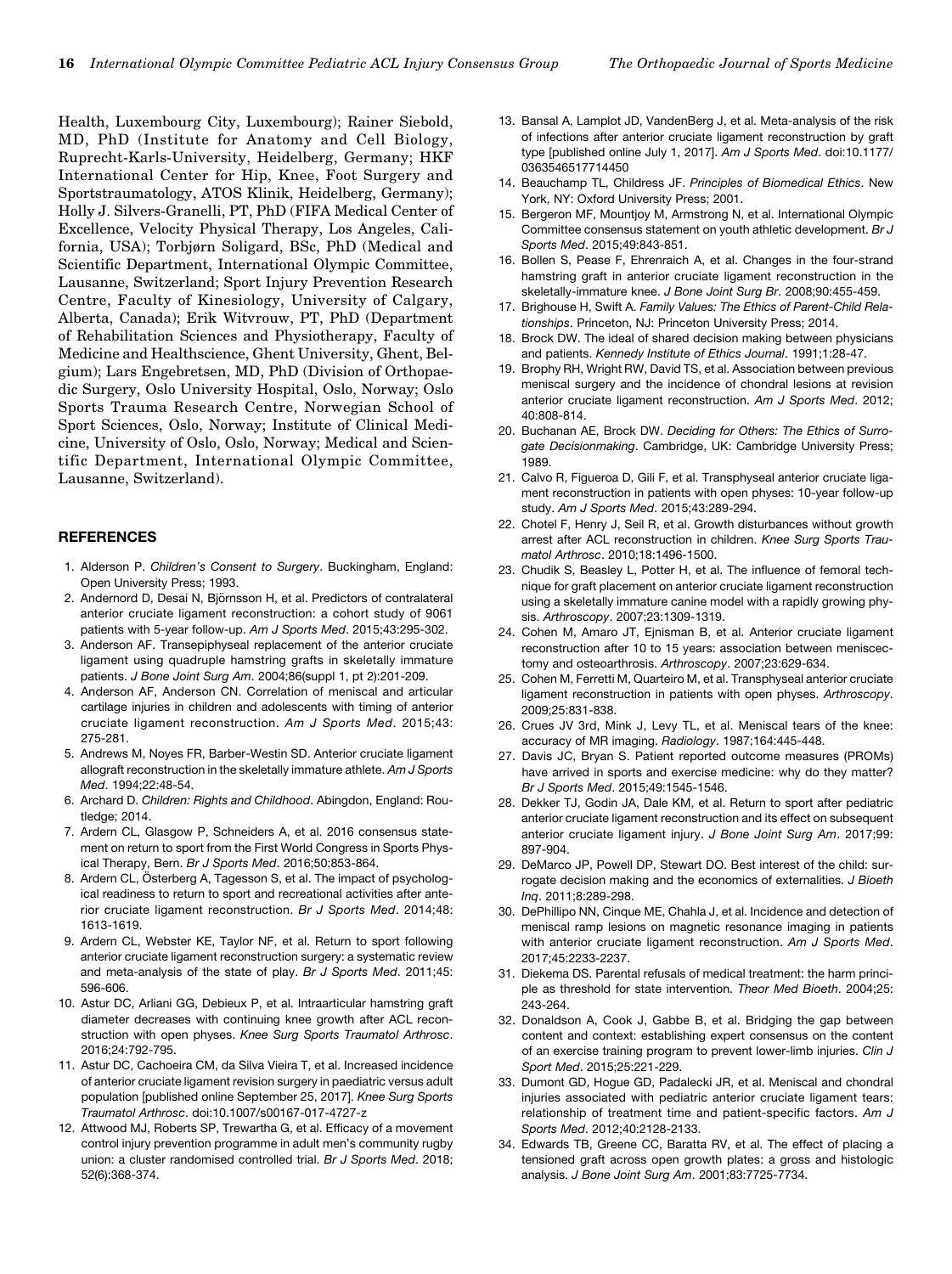- 35. Ekås GR, Ardern CL, Grindem H, et al. New meniscal tears after ACL injury: what is the risk? A systematic review protocol. Br J Sports Med. 2018;52(6):386.
- 36. Emery CA, Roy T-O, Whittaker JL, et al. Neuromuscular training injury prevention strategies in youth sport: a systematic review and metaanalysis. Br J Sports Med. 2015;49:865-870.
- 37. Eubank BH, Mohtadi NG, Lafave MR, et al. Using the modified Delphi method to establish clinical consensus for the diagnosis and treatment of patients with rotator cuff pathology. BMC Med Res Methodol. 2016;16:56.
- 38. Fabricant PD, Kocher MS. Management of ACL injuries in children and adolescents. J Bone Joint Surg Am. 2017;99:600-612.
- 39. Fabricant PD, Robles A, Downey-Zayas T, et al. Development and validation of a pediatric sports activity rating scale: the Hospital for Special Surgery Pediatric Functional Activity Brief Scale (HSS Pedi-FABS). Am J Sports Med. 2013;41:2421-2429.
- 40. Fleming BC, Spindler KP, Palmer MP, et al. Collagen-platelet composites improve the biomechanical properties of healing anterior cruciate ligament grafts in a porcine model. Am J Sports Med. 2009;37: 1554-1564.
- 41. Frosch KH, Stengel D, Brodhun T, et al. Outcomes and risks of operative treatment of rupture of the anterior cruciate ligament in children and adolescents. Arthroscopy. 2010;26:1539-1550.
- 42. Funahashi KM, Moksnes H, Maletis GB, et al. Anterior cruciate ligament injuries in adolescents with open physis: effect of recurrent injury and surgical delay on meniscal and cartilage injuries. Am J Sports Med. 2014;42:1068-1073.
- 43. Gert B, Clouser KD, Culver C. Bioethics: A Return to Fundamentals. New York, NY: Oxford University Press; 1997.
- 44. Gheaus A. Children's vulnerability and legitimate authority over children. J Appl Philos. 2018;35:60-75.
- 45. Gillam L. The zone of parental discretion: an ethical tool for dealing with disagreement between parents and doctors about medical treatment for a child. Clin Ethics. 2016;11:1-8.
- 46. Gilsanz V, Ratib O. Hand Bone Age: A Digital Atlas of Skeletal Maturity. Heidelberg, Germany: Springer-Verlag; 2011.
- 47. Goddard M, Bowman N, Salmon LJ, et al. Endoscopic anterior cruciate ligament reconstruction in children using living donor hamstring tendon allografts. Am J Sports Med. 2013;41:567-574.
- 48. Greulich W, Pyle SI. Radiographic Atlas of Skeletal Development of the Hand and Wrist. Stanford, CA: Stanford University Press; 1959.
- 49. Grindem H, Eitzen I, Engebretsen L, et al. Nonsurgical or surgical treatment of ACL injuries: knee function, sports participation, and knee reinjury: the Delaware-Oslo ACL Cohort Study. J Bone Joint Surg Am. 2014;96:1233-1241.
- 50. Grindem H, Snyder-Mackler L, Moksnes H, et al. Simple decision rules can reduce reinjury risk by 84% after ACL reconstruction: the Delaware-Oslo ACL Cohort Study. Br J Sports Med. 2016;50: 804-808.
- 51. Guenther ZD, Swami V, Dhillon SS, et al. Meniscal injury after adolescent anterior cruciate ligament injury: how long are patients at risk? Clin Orthop Relat Res. 2014;472:990-997.
- 52. Hägglund M, Atroshi I, Wagner P, et al. Superior compliance with a neuromuscular training programme is associated with fewer ACL injuries and fewer acute knee injuries in female adolescent football players: secondary analysis of an RCT. Br J Sports Med. 2013;47: 974-979.
- 53. Henry J, Chotel F, Chouteau J, et al. Rupture of the anterior cruciate ligament in children: early reconstruction with open physes or delayed reconstruction to skeletal maturity? Knee Surg Sports Traumatol Arthrosc. 2009;17:748-755.
- 54. Holt NL, Knight CJ. Parenting in Youth Sport: From Research to Practice. Abingdon, England: Routledge; 2014.
- 55. Hui C, Roe J, Ferguson D, et al. Outcome of anatomic transphyseal anterior cruciate ligament reconstruction in Tanner stage 1 and 2 patients with open physes. Am J Sports Med. 2012;40:1093-1098.
- 56. Hullmann SE, Ryan JL, Ramsey RR, et al. Measures of general pediatric quality of life: Child Health Questionnaire (CHQ), DISABKIDS Chronic Generic Measure (DCGM), KINDL-R, Pediatric Quality of Life

Inventory (PedsQL) 4.0 Generic Core Scales, and Quality of My Life Questionnaire (QoML). Arthritis Care Res (Hoboken). 2011;63(suppl 11):S420-S430.

- 57. Irwin DE, Varni JW, Yeatts K, et al. Cognitive interviewing methodology in the development of a pediatric item bank: a Patient Reported Outcomes Measurement Information System (PROMIS) study. Health Qual Life Outcomes. 2009;23:3.
- 58. Janarv PM, Wikstrom B, Hirsch G. The influence of transphyseal drilling and tendon grafting on bone growth: an experiment study in the rabbit. J Pediatric Orthop. 1998;18:149-154.
- 59. Johnsen MB, Eitzen I, Moksnes H, et al. Inter- and intrarater reliability of four single-legged hop tests and isokinetic muscle torque measurements in children. Knee Surg Sports Traumatol Arthrosc. 2015;23: 1907-1916.
- 60. Johnson VL, Roe JP, Salmon LJ, et al. Does age influence the risk of incident knee osteoarthritis after a traumatic anterior cruciate ligament injury? Am J Sports Med. 2016;44:2399-2405.
- 61. Kaeding CC, Pedroza ED, Reinke EK, et al. Risk factors and predictors of subsequent ACL injury in either knee after ACL reconstruction: prospective analysis of 2488 primary ACL reconstructions from the MOON cohort. Am J Sports Med. 2015;43:1583-1590.
- 62. Kaplan PA, Nelson NL, Garvin KL, et al. MR of the knee: the significance of high signal in the meniscus that does not clearly extend to the surface. AJR Am J Roentgenol. 1991;156:333-336.
- 63. Kay J, Memon M, Marx RG, Peterson D, Simunovic N, Ayeni OR. Over 90% of children and adolescents return to sport after anterior cruciate ligament reconstruction: a systematic review and meta-analysis [published online January 13, 2018]. Knee Surg Sports Traumatol Arthrosc. doi:10.1007/s00167-018-4830-9
- 64. Kilham H, Isaacs D, Kerridge I. When refusal is only distantly or unpredictably life-threatening. In: McDougall R, Delaney C, Gillam L, eds. When Doctors and Parents Disagree: Ethics, Paediatrics and the Zone of Parental Discretion. Sydney, Australia: Federation Press; 2016.
- 65. Kocher MS, DiCanzio J, Zurakowski D, et al. Diagnostic performance of clinical examination and selective magnetic resonance imaging in the evaluation of intraarticular knee disorders in children and adolescents. Am J Sports Med. 2001;29:292-296.
- 66. Kocher MS, Garg S, Micheli LJ. Physeal sparing reconstruction of the anterior cruciate ligament in skeletally immature prepubescent children and adolescents. J Bone Joint Surg Am. 2005;87: 2371-2379.
- 67. Kocher MS, Garg S, Micheli LJ. Physeal sparing reconstruction of the anterior cruciate ligament in skeletally immature prepubescent children and adolescents: surgical technique. J Bone Joint Surg Am. 2006;88(suppl 1, pt 2):283-293.
- 68. Kocher MS, Saxon HS, Hovis WD, et al. Management and complications of anterior cruciate ligament injuries in skeletally immature patients: survey of the Herodicus Society and the ACL Study Group. J Pediatric Orthop. 2002;22:452-457.
- 69. Kocher MS, Shore B, Nasreddine AY, et al. Treatment of posterior cruciate ligament injuries in pediatric and adolescent patients. J Pediatric Orthop. 2012;32:553-560.
- 70. Kocher MS, Smith JT, Iversen MD, et al. Reliability, validity, and responsiveness of a modified International Knee Documentation Committee Subjective Knee Form (Pedi-IKDC) in children with knee disorders. Am J Sports Med. 2001;39:933-939.
- 71. Kocher MS, Smith JT, Zoric BJ, et al. Transphyseal anterior cruciate ligament reconstruction in skeletally immature pubescent adolescents. J Bone Joint Surg Am. 2007;89:2632-2639.
- 72. Kopelman LM. The best-interests standard as threshold, ideal, and standard of reasonableness. J Med Phiols. 1997;22:271-289.
- 73. Kopf S, Schenkengel JP, Wieners G, et al. No bone tunnel enlargement in patients with open growth plates after transphyseal ACL reconstruction. Knee Surg Sports Traumatol Arthrosc. 2010;18: 1445-1451.
- 74. Krych AJ, McIntosh AL, Voll AE, et al. Arthroscopic repair of isolated meniscal tears in patients 18 years and younger. Am J Sports Med. 2008;39:1283-1289.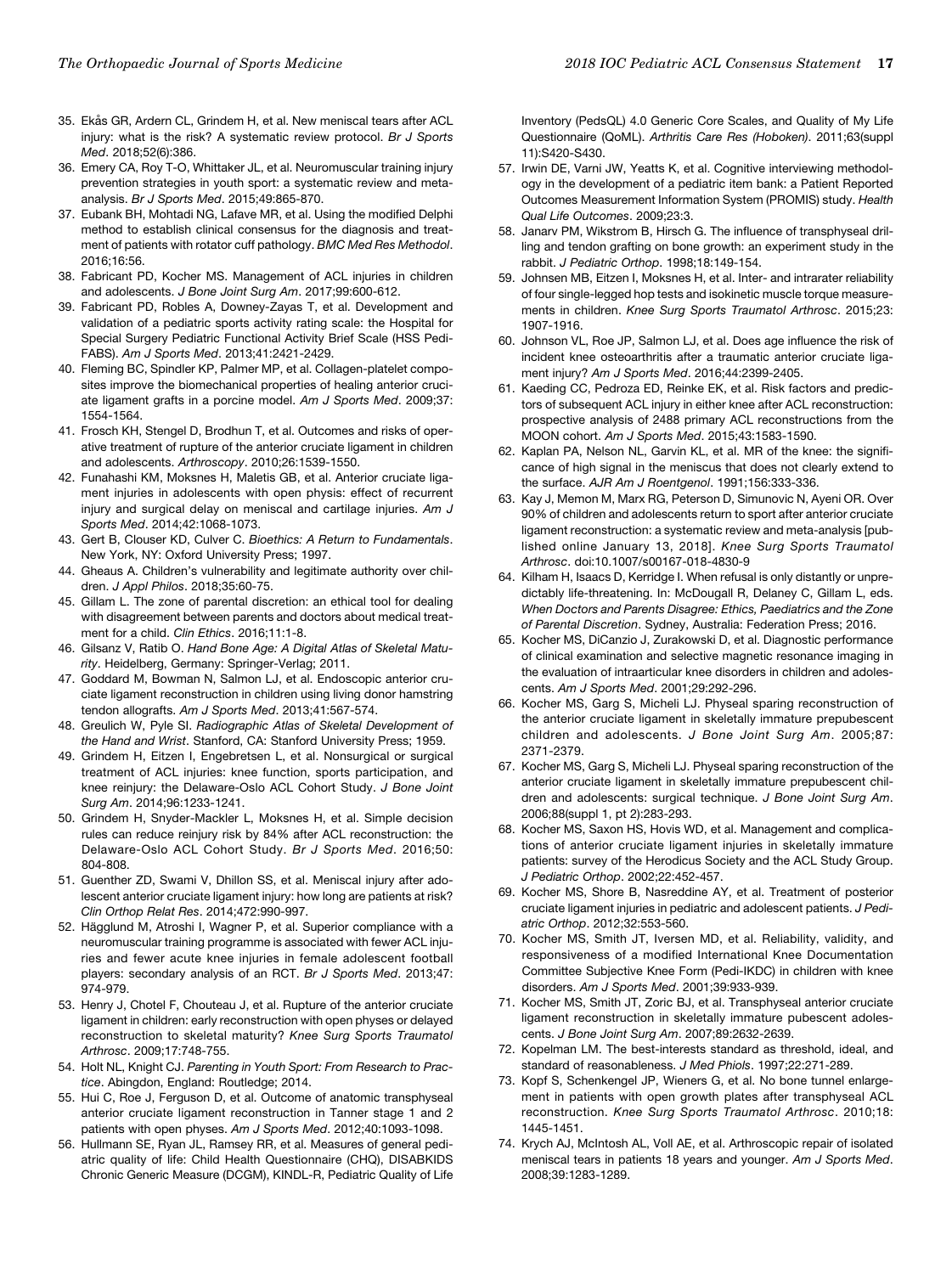- 75. Krych AJ, Pitts RT, Dajani KA, et al. Surgical repair of meniscal tears with concomitant anterior cruciate ligament reconstruction in patients 18 years and younger. Am J Sports Med. 2010;38:976-982.
- 76. Kvist J, Kartus J, Karlsson J, Forssblad M. Results from the Swedish national anterior cruciate ligament register. Arthroscopy. 2014;30: 803-810.
- 77. Kyritsis P, Bahr R, Landreau P, et al. Likelihood of ACL graft rupture: not meeting six clinical discharge criteria before return to sport is associated with a four times greater risk of rupture. Br J Sports Med. 2016;50:946-951.
- 78. Langford G. Education, Persons and Society. London, England: Macmillan; 1985.
- 79. LaPrade RF, Smith SD, Wilson KJ, et al. Quantification of functional brace forces for posterior cruciate ligament injuries on the knee joint: an in vivo investigation. Knee Surg Sports Traumatol Arthrosc. 2015; 23:3070-3076.
- 80. Lauersen JB, Bertelsen DM, Andersen LB. The effectiveness of exercise interventions to prevent sports injuries: a systematic review and meta-analysis of randomised controlled trials. Br J Sports Med. 2014; 48:871-877.
- 81. Lawrence JT, Argawal N, Ganley TJ. Degeneration of the knee joint in skeletally immature patients with a diagnosis of an anterior cruciate ligament tear: is there harm in delay of treatment? Am J Sports Med. 2011;39:2582-2587.
- 82. Lo IK, Kirkley A, Fowler PJ, et al. The outcome of operatively treated anterior cruciate ligament disruptions in the skeletally immature child. Arthroscopy. 1997;13:627-634.
- 83. Magarian EM, Vavken P, Murray MM. Human anterior cruciate ligament fibroblasts from immature patients have a stronger in vitro response to platelet concentrates than those from mature individuals. Knee. 2011;18:247-251.
- 84. Malatray M, Raux S, Peltier A, Pfirrmann C, Seil R, Chotel F. Ramp lesions in ACL deficient knees in children and adolescent population: a high prevalence confirmed in intercondylar and posteromedial exploration [published online March 22, 2017]. Knee Surg Sports Traumatol Arthrosc. doi:10.1007/s00167-017-4471-4
- 85. Malina RM. Growth. In: Mooren FC, ed. Encyclopedia of Exercise Medicine in Health and Disease. Heidelberg, Germany: Springer; 2012:376-378.
- 86. Mandelbaum BR, Silvers HJ, Watanabe D, et al. Effectiveness of a neuromuscular and proprioceptive training program in preventing anterior cruciate ligament injuries in female athletes: 2-year followup. Am J Sports Med. 2005;33:1003-1010.
- 87. Mayer S, Albright JC, Stoneback JW. Pediatric knee dislocations and physeal fractures about the knee. J Am Acad Orthop Surg. 2015;23: 571-580.
- 88. McCullough LB. Contributions of ethical theory to pediatric ethics: pediatricians and parents as co-fiduciaries of pediatric patients. In: Miller G, ed. Pediatric Bioethics. Cambridge, UK: Cambridge University Press; 2009:11-24.
- 89. Meller R, Willbold E, Hesse E, et al. Histologic and biomechanical analysis of anterior cruciate ligament graft to bone healing in skeletally immature sheep. Arthroscopy. 2008;24:1221-1231.
- 90. Moksnes H, Engebretsen L, Eitzen I, et al. Functional outcomes following a non-operative treatment algorithm for anterior cruciate ligament injuries in skeletally immature children 12 years and younger: a prospective cohort with 2 years follow-up. Br J Sports Med. 2013;47:488-494.
- 91. Moksnes H, Engebretsen L, Risberg MA. The current evidence for treatment of ACL injuries in children is low: a systematic review. J Bone Joint Surg Am. 2012;94:1112-1119.
- 92. Moksnes H, Engebretsen L, Risberg MA. Prevalence and incidence of new meniscus and cartilage injuries after a nonoperative treatment algorithm for ACL tears in skeletally immature children. Am J Sports Med. 2013;41:1771-1779.
- 93. Moksnes H, Engebretsen L, Seil R. The ESSKA paediatric anterior cruciate ligament monitoring initiative. Knee Surg Sports Traumatol Arthrosc. 2016;24:680-687.
- 94. Murray MM. Current status and potential of primary ACL repair. Clin Sports Med. 2009;28:51-61.
- 95. Myklebust G, Engebretsen L, Braekken IH, et al. Prevention of anterior cruciate ligament injuries in female team handball players: a prospective intervention study over three seasons. Clin J Sport Med. 2003;13:71-78.
- 96. Nair T, Savulescu J, Everett J, et al. Settling for second best: when should doctors agree to parental demands for suboptimal medical treatment? J Med Ethics. 2017;43:831-840.
- 97. Newman JT, Carry PM, Terhune EB, et al. Factors predictive of concomitant injuries among children and adolescents undergoing anterior cruciate ligament surgery. Am J Sports Med. 2015;43: 282-288.
- 98. Nwachukwu BU, McFeely ED, Nasreddine A, et al. Arthrofibrosis after anterior cruciate ligament reconstruction in children and adolescents. J Pediatric Orthop. 2011;31:811-817.
- 99. Örtqvist M, Roos EM, Broström EW, et al. Development of the Knee injury and Osteoarthritis Outcome Score for Children (KOOS-Child): comprehensibility and content validity. Acta Orthop. 2012;83: 666-673.
- 100. Paterno MV, Rauh MJ, Schmitt LC, et al. Incidence of second ACL injuries 2 years after primary ACL reconstruction and return to sport. Am J Sports Med. 2014;42:1567-1573.
- 101. Podlog L, Dimmock J, Miller J. A review of return to sport concerns following injury rehabilitation: practitioner strategies for enhancing recovery outcomes. Phys Ther Sport. 2011;12:36-42.
- 102. Proffen BL, Fleming BC, Murray MM. Histologic predictors of maximum failure loads differ between the healing ACL and ACL grafts after 6 and 12 months in vivo. Orthop J Sports Med. 2013; 1:2325967113512457.
- 103. Pujol N, Beaufils P. Healing results of meniscal tears left in situ during anterior cruciate ligament reconstruction: a review of clinical studies. Knee Surg Sports Traumatol Arthrosc. 2009;17:396-401.
- 104. Renström P, Johnson RJ. Anatomy and biomechanics of the menisci. Clin Sports Med. 1990;9:523-538.
- 105. Rhodes R, Holzman IR. The not unreasonable standard for assessment of surrogates and surrogate decisions. Theor Med Bioeth. 2004;25:367-386.
- 106. Rössler R, Donath L, Bizzini M, et al. A new injury prevention programme for children's football-FIFA  $11+$  Kids-can improve motor performance: a cluster-randomised controlled trial. J Sports Sci. 2016;34:549-556.
- 107. Rössler R, Junge A, Bizzini M, et al. A multinational cluster randomised controlled trial to assess the efficacy of " $11+$ Kids": a warmup programme to prevent injuries in childrens' football [published online December 22, 2017]. Sports Med. doi:10.1007/s40279-017- 0834-8
- 108. Scheffler SU, Schmidt T, Gangéy I, et al. Fresh-frozen free-tendon allografts versus autografts in anterior cruciate ligament reconstruction: delayed remodeling and inferior mechanical function during long-term healing in sheep. Arthroscopy. 2008;24:448-458.
- 109. Schmidt LJ, Garratt AM, Fitzpatrick R. Child/parent-assessed population health outcome measures: a structured review. Child Care Health Dev. 2002;28:227-237.
- 110. Seil R, Weitz F, Menetrey J, et al. Anatomical and technical considerations for pediatric ACL reconstruction. In: Nakamura N, Zaffagnini S, Marx RG, Musahl V, eds. Controversies in the Technical Aspects of ACL Reconstruction. Heidelberg, Germany: Springer-Verlag; 2017:61-72.
- 111. Seil R, Weitz FK, Pape D. Surgical-experimental principles of anterior cruciate ligament (ACL) reconstruction with open growth plates. J Exp Orthop. 2015;2:11.
- 112. Shaw L, Finch CF. Trends in pediatric and adolescent anterior cruciate ligament injuries in Victoria, Australia 2005-2015. Int J Environ Res Public Health. 2017;14:599.
- 113. Shieh AK, Edmonds EW, Pennock AT. Revision meniscal surgery in children and adolescents: risk factors and mechanisms for failure and subsequent management. Am J Sports Med. 2016;44:838-843.
- 114. Siebold R, Takada T, Feil S, et al. Anatomical "C"-shaped doublebundle versus single-bundle anterior cruciate ligament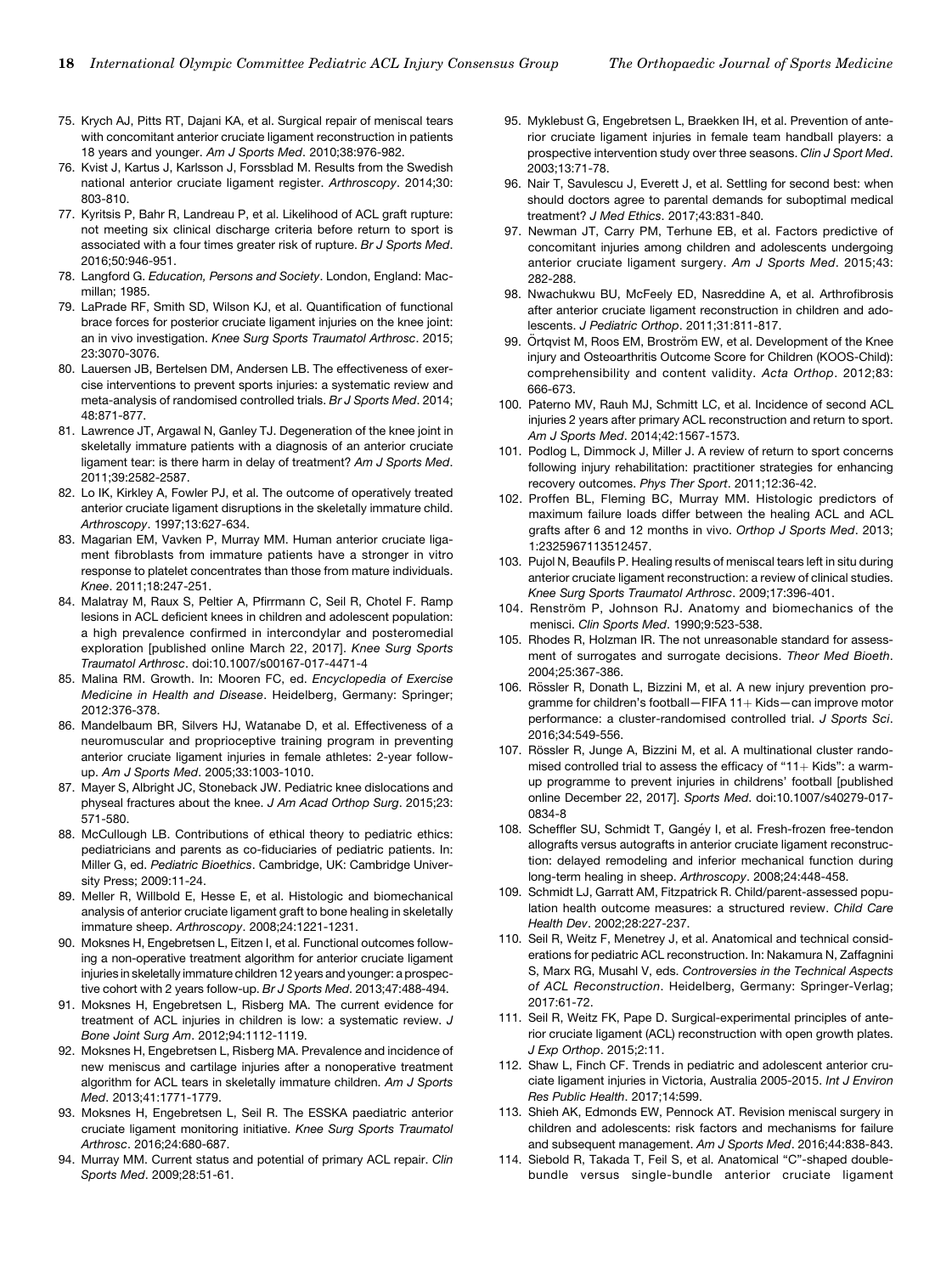reconstruction in pre-adolescent children with open growth plates. Knee Surg Sports Traumatol Arthrosc. 2016;24:796-806.

- 115. Silvers-Granelli H, Mandelbaum B, Adeniji O, et al. Efficacy of the FIFA 11 $+$  injury prevention program in the collegiate male soccer player. Am J Sports Med. 2015;43:2628-2637.
- 116. Solans M, Pane S, Estrada MD, et al. Health-related quality of life measurement in children and adolescents: a systematic review of generic and disease-specific instruments. Value Health. 2008;11: 742-764.
- 117. Soligard T, Myklebust G, Steffen K, et al. Comprehensive warm-up programme to prevent injuries in young female footballers: cluster randomised controlled trial. BMJ. 2008;337:a2469.
- 118. Soligard T, Nilstad A, Steffen K, et al. Compliance with a comprehensive warm-up programme to prevent injuries in youth football. Br J Sports Med. 2010;44:787-793.
- 119. Steffen K, Emery CA, Romiti M, et al. High adherence to a neuromuscular injury prevention programme (FIFA 11+) improves functional balance and reduces injury risk in Canadian youth female football players: a cluster randomised trial. Br J Sports Med. 2013; 47:794-802.
- 120. Sugimoto D, Myer GD, McKeon JM, et al. Evaluation of the effectiveness of neuromuscular training to reduce anterior cruciate ligament injury in female athletes: a critical review of relative risk reduction and numbers-needed-to-treat analyses. Br J Sports Med. 2012;46:979-988.
- 121. Tamin J. Models of occupational medicine practice: an approach to understanding moral conflict in "dual obligation" doctors. Med Health Care Philos. 2013;16:499-506.
- 122. Tanner JM. Growth at Adolescence. Springfield, IL: Thomas; 1962.
- 123. Tejwani SG, Chen J, Funahashi TT, et al. Revision risk after allograft anterior cruciate ligament reconstruction. Am J Sports Med. 2015; 42:2696-2705.
- 124. Thapa MM, Chaturvedi A, Iyer RS, et al. MRI of pediatric patients: part 2, normal variants and abnormalities of the knee. AJR Am J Roentgenol. 2012;198:W456-W65.
- 125. Thomeé R, Kaplan Y, Kvist J, et al. Muscle strength and hop performance criteria prior to return to sports after ACL reconstruction. Knee Surg Sports Traumatol Arthrosc. 2011;19:1798-1805.
- 126. Thorborg K, Krommes KK, Esteve E, et al. Effect of specific exercisebased football injury prevention programmes on the overall injury rate in football: a systematic review and meta-analysis of the FIFA 11 and  $11+$  programmes. Br J Sports Med. 2017;51:562-571.
- 127. van der Horst N, Backx FJG, Goedhart EA, et al. Return to play after hamstring injuries in football (soccer): a worldwide Delphi procedure

regarding definition, medical criteria and decision-making. Br J Sports Med. 2017;51:1583-1591.

- 128. van Melick N, van Cingel RE, Brooijmans F, et al. Evidence-based clinical practice update: practice guidelines for anterior cruciate ligament rehabilitation based on a systematic review and multidisciplinary consensus. Br J Sports Med. 2016;50:1506-1515.
- 129. Varni JW, Seid M, Rode CA. The PedsQL: measurement model for the pediatric quality of life inventory. Med Care. 1999;37:126-139.
- 130. Waldén M, Atroshi I, Magnusson H, et al. Prevention of acute knee injuries in adolescent female football players: cluster randomised controlled trial. BMJ. 2012;344:e3042.
- 131. Wall J. Ethics in Light of Childhood. Washington, DC: Georgetown University Press; 2010.
- 132. Warme WJ, Mickelson D. All-epiphyseal semitendinosus PCL reconstruction in a 10-year-old child. J Pediatric Orthop. 2010;30:465-468.
- 133. Werner BC, Yang S, Looney AM, et al. Trends in pediatric and adolescent anterior cruciate ligament injury and reconstruction. J Pediatric Orthop. 2015;36:447-452.
- 134. Whittaker JL. Outcomes associated with early post-traumatic osteoarthritis and other negative health consequences 3-10 years following knee joint injury in youth sport. Osteoarthritis Cartilage. 2015; 23:1122-1129.
- 135. Wiggins AJ, Grandhi RK, Schneider DK, et al. Risk of secondary injury in younger athletes after anterior cruciate ligament reconstruction: a systematic review and meta-analysis. Am J Sports Med. 2016;44:1861-1876.
- 136. Williams BT, James EW, LaPrade RF. A physeal-sparing fibular collateral ligament and proximal tibiofibular joint reconstruction in a skeletally immature athlete. Knee Surg Sports Traumatol Arthrosc. 2016;24:661-665.
- 137. Wyatt RW, Inacio MC, Liddle KD, et al. Factors associated with meniscus repair in patients undergoing anterior cruciate ligament reconstruction. Am J Sports Med. 2013;41:2766-2771.
- 138. Yellin JL, Fabricant PD, Gornitzky A, et al. Rehabilitation following anterior cruciate ligament tears in children: a systematic review. JBJS Rev. 2016;4. doi:10.2106/JBJS.RVW.O.00001
- 139. Zebis MK, Andersen LL, Bencke J, et al. Identification of athletes at future risk of anterior cruciate ligament ruptures by neuromuscular screening. Am J Sports Med. 2009;37:1967-1973.
- 140. Zebis MK, Bencke J, Andersen LL, et al. The effects of neuromuscular training on knee joint motor control during sidecutting in female elite soccer and handball players. Clin J Sport Med. 2008;18: 329-337.